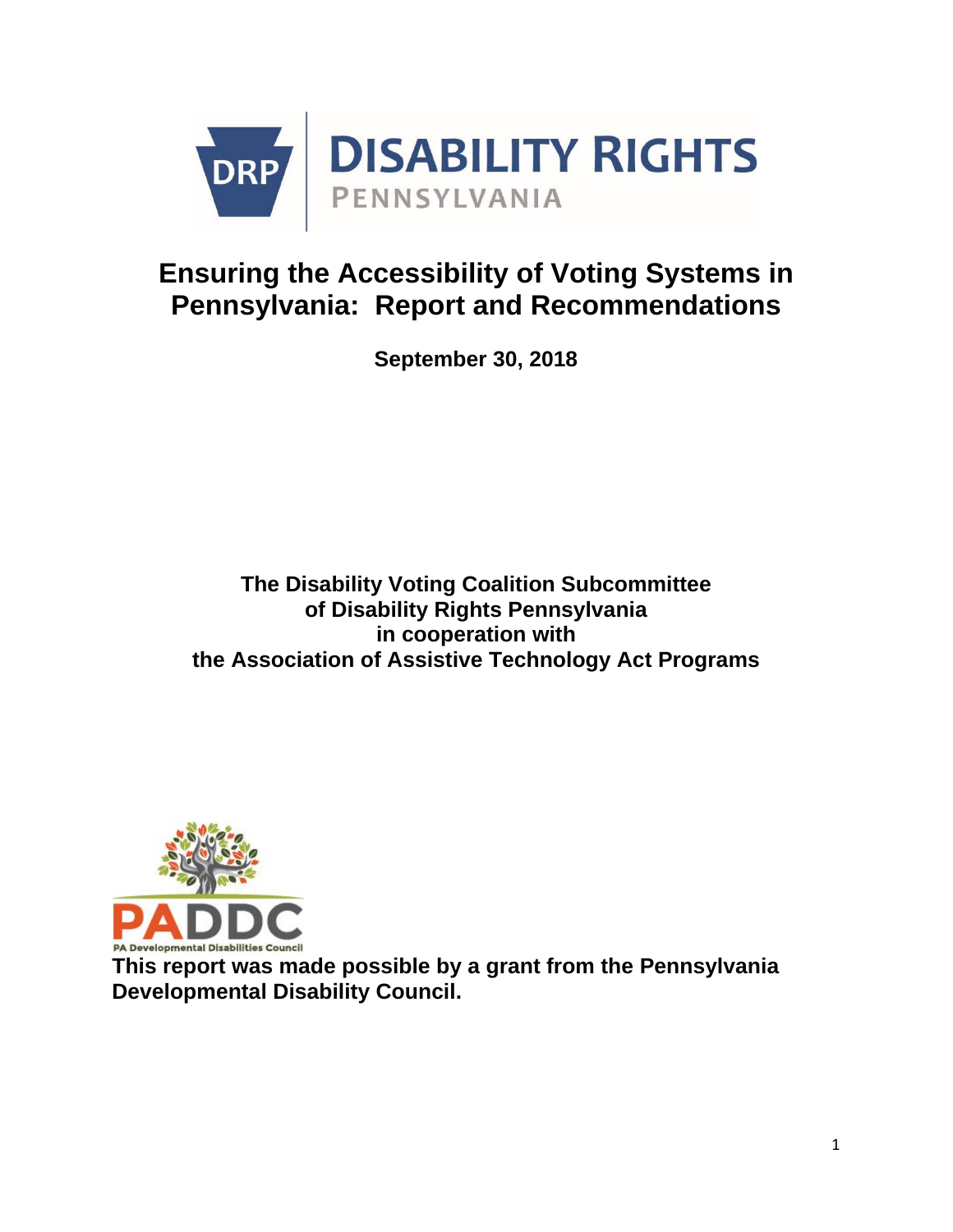

**Disability Rights Pennsylvania (DRP)** is the federally-mandated, statedesignated Protection and Advocacy (P&A) system for persons with disabilities in Pennsylvania and has been providing legal and advocacy services to Pennsylvanians with disabilities for over 40 years. DRP is a member of the National Disability Rights Network (NDRN), the non-profit membership organization for the federally mandated P&A system. Collectively, the P&A network is the largest provider of legally based advocacy services in the United States. P&As are mandated by the Help America Vote Act (HAVA) to ensure the full participation in the electoral process for individuals with disabilities and works collaboratively to comply with HAVA and increase access to a private and independent ballot for all.

# **TAL**

**Association of Assistive Technology Act Programs (ATAP)** is a membership organization that represents the federally funded network of State Assistive Technology (AT) programs. There is one state AT program in each state and territory, 56 total grantees. The Assistive Technology Act is the federal law that funds state AT programs and it mandates a number of activities including device demonstrations, in which individuals are provided with guided exploration of the access features of a device by someone who has technical expertise in the device and its features and a continuum of other activities designed to increase access to and acquisition of assistive technology by individuals with disabilities across the lifespan.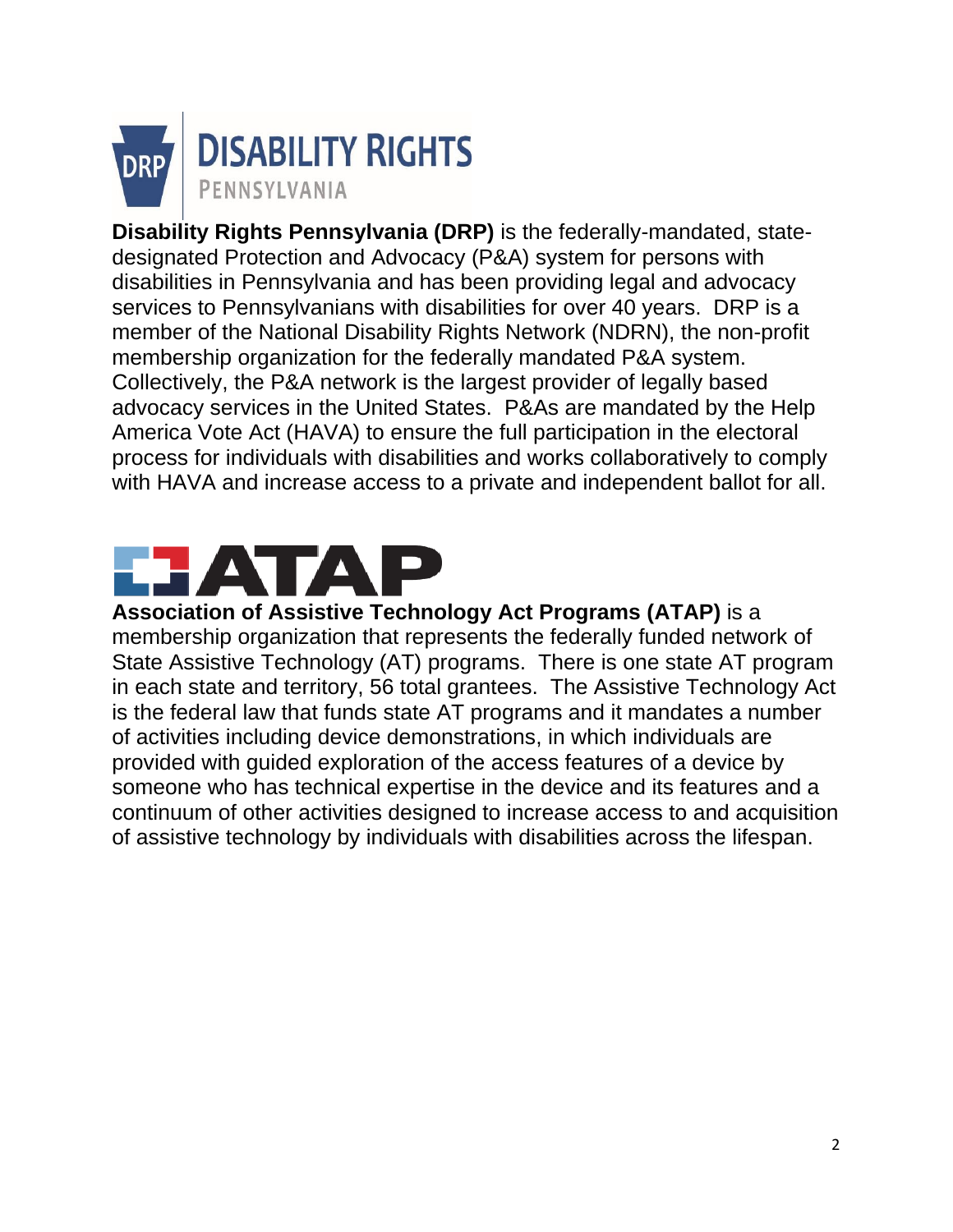## **Acknowledgments**

DRP would like to thank Disability Voting Coalition Subcommittee members for their commitment and dedication to this project:

Denice Brown (Philadelphia) Greater Philadelphia Chapter, National Federation of the Blind, Associated Services for the Blind, Board

Bill Chrisner (Pittsburgh)

Suzanne Erb (Philadelphia) Pa Council for the Blind

Marsha Drenth (Bucks) State Deaf/Blind Living Well Services Central PA Center for Independent Living

Christine Hunsinger (Pittsburgh) Pa Council for the Blind

Sara Peperno (Exeter) Wilkes Barre Association for the Blind

Josh Redd (Lancaster)

Jean Searle (Harrisburg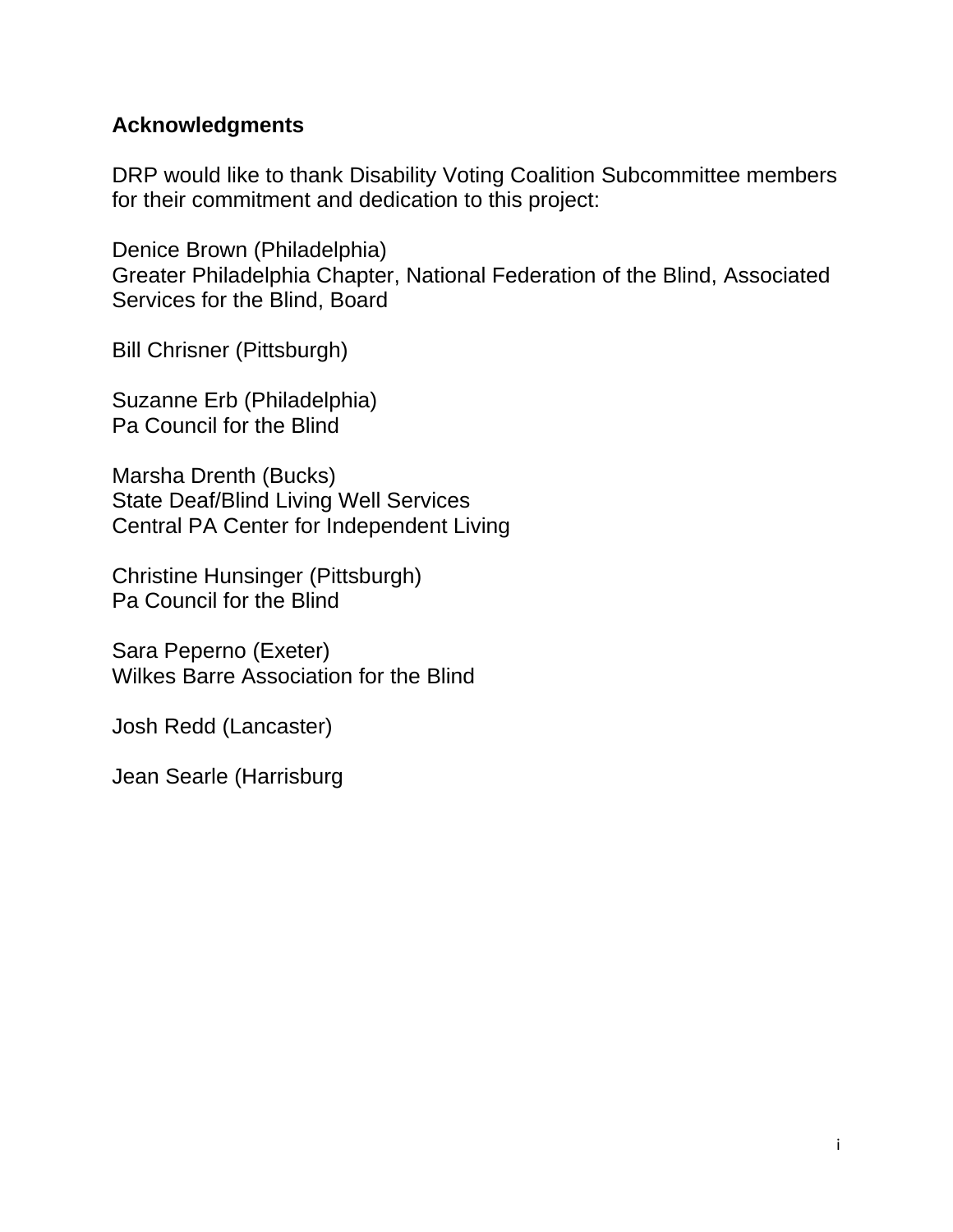## **TABLE OF CONTENTS**

| L.          |                                        |                                                                                         |  |
|-------------|----------------------------------------|-----------------------------------------------------------------------------------------|--|
| П.          | BACKGROUND ON RELEVANT VOTING LAWS. 2  |                                                                                         |  |
|             |                                        |                                                                                         |  |
|             |                                        |                                                                                         |  |
| Ш.          | ACCESSIBLE VOTING SYSTEMS GENERALLY  9 |                                                                                         |  |
| IV.         |                                        | ACCESSIBLE VOTING SYSTEMS IN PENNSYLVANIA 16                                            |  |
| $V_{\cdot}$ |                                        | <b>DISABILITY VOTING COALITION SUBCOMMITTEE TESTING</b><br>RESULTS AND OBSERVATIONS  19 |  |
|             | A.                                     | Visit to the National Federation of the Blind 21                                        |  |
|             | <b>B</b> .                             | DOS Voting Systems Demonstration 23                                                     |  |
|             | C.                                     | Voting Systems Certification Accessibility Testing 32                                   |  |
| VI.         |                                        |                                                                                         |  |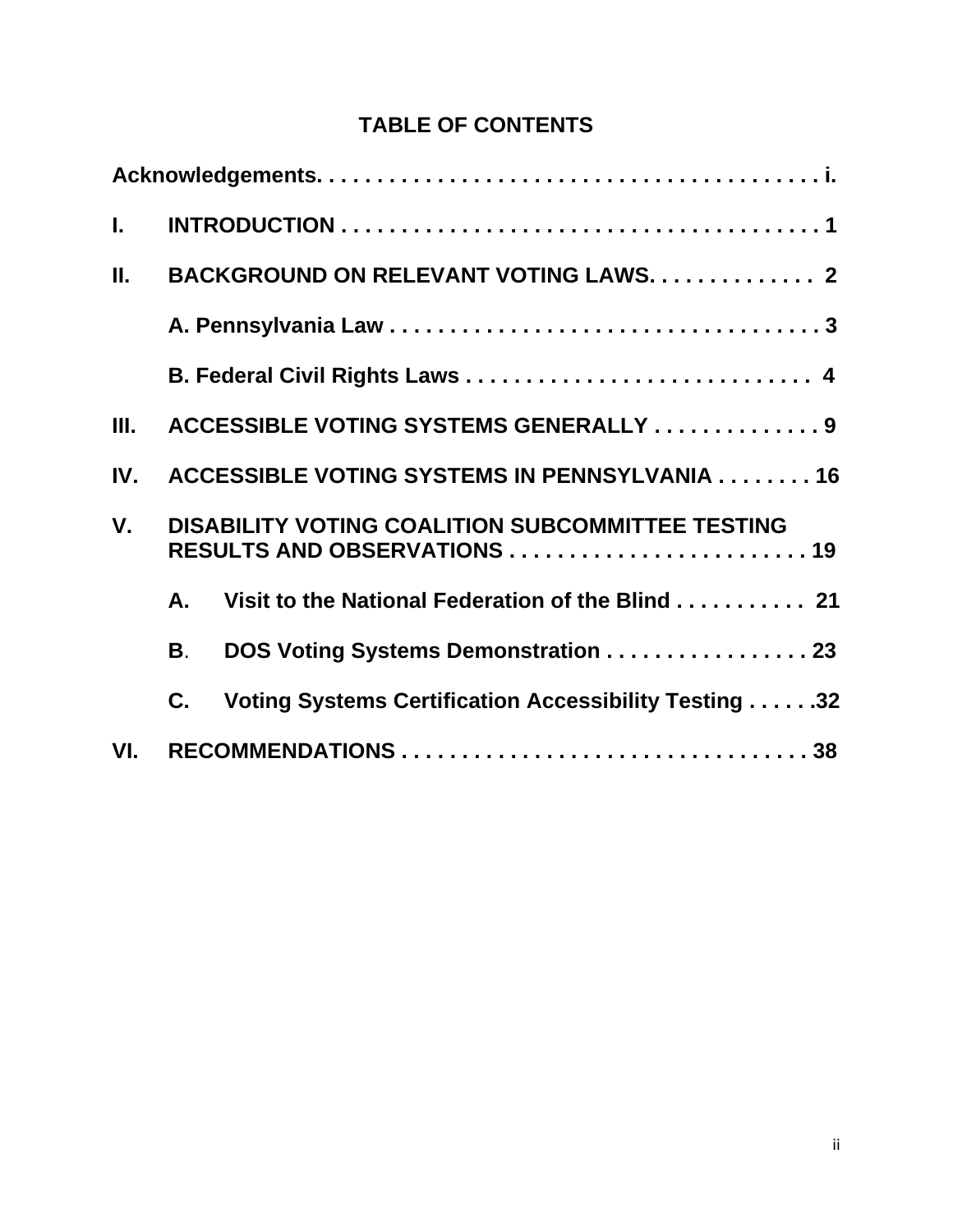#### **I. INTRODUCTION**

Voting is one of our Nation's most fundamental rights and a hallmark of our democracy. Yet we continue to struggle to ensure that individuals with disabilities are able to participate equitably in a fully accessible voting system in a manner that provides the same opportunity for access and participation as other voters.

According to the census bureau, one in five Americans has a disability. More than 12 percent of Pennsylvania's residents have disabilities. In the past, these individuals – especially those with the most severe disabilities – were largely invisible, confined to state institutions or kept in family homes with little or no contact with their communities. Public policy, societal attitudes, and individual and family values have changed. Now, individuals with disabilities have a right to self-determination, personal dignity, and services to achieve independence. People with disabilities have the same right as their fellow Americans to privately and independently mark the ballot and then verify that the marks correctly represent their intended selections before casting the ballot. However, our election system falls short of the model of the private and independent vote for voters with disabilities.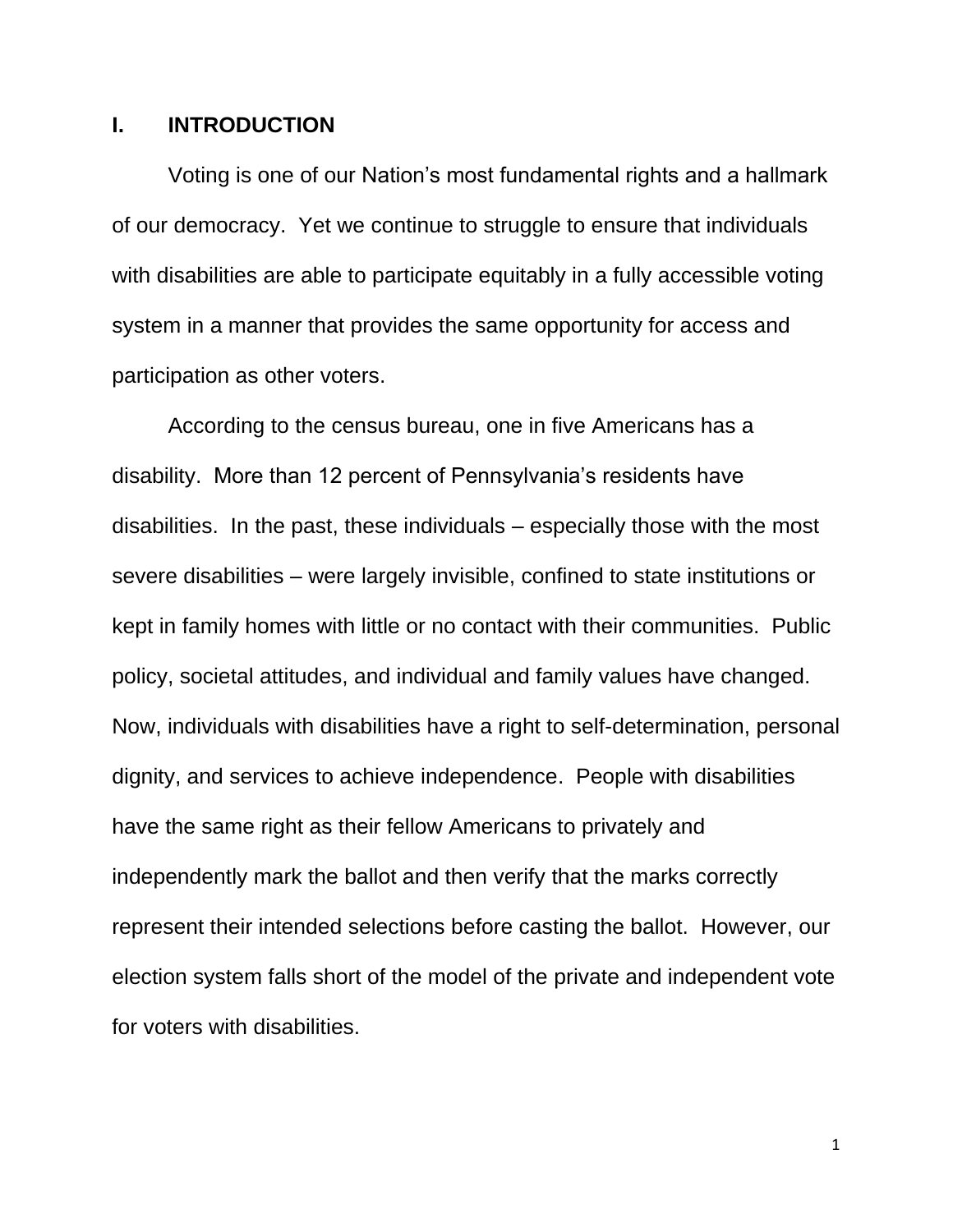While all Americans rely on the expertise of our election authorities to administer fair, accessible, and secure elections across the nation, election officials are increasingly expected to demonstrate expertise in a number of new and complex areas, including security, technology, and accessibility.

Election security is important and must be addressed. New, modern, and secure voting systems, databases, and systems should not come, however, at the expense of people with disabilities losing their ability to fully exercise their fundamental right to vote. Both security and accessibility needs can and must be addressed.

This project is a continuation of DRP's ongoing work on voting rights, focusing primarily on accessible voting technology for persons who are blind and low vision. This report addresses accessible voting systems for persons with disabilities with meaningful recommendations regarding appropriate, accessible, usable voting technology that supports an individual's right to mark, verify, and cast the ballot privately and independently as do their fellow Pennsylvanians.

#### **II. BACKGROUND ON RELEVANT VOTING LAWS**

Election law is traditionally a state - rather than a federal - responsibility. States have the power to regulate election issues in areas which Congress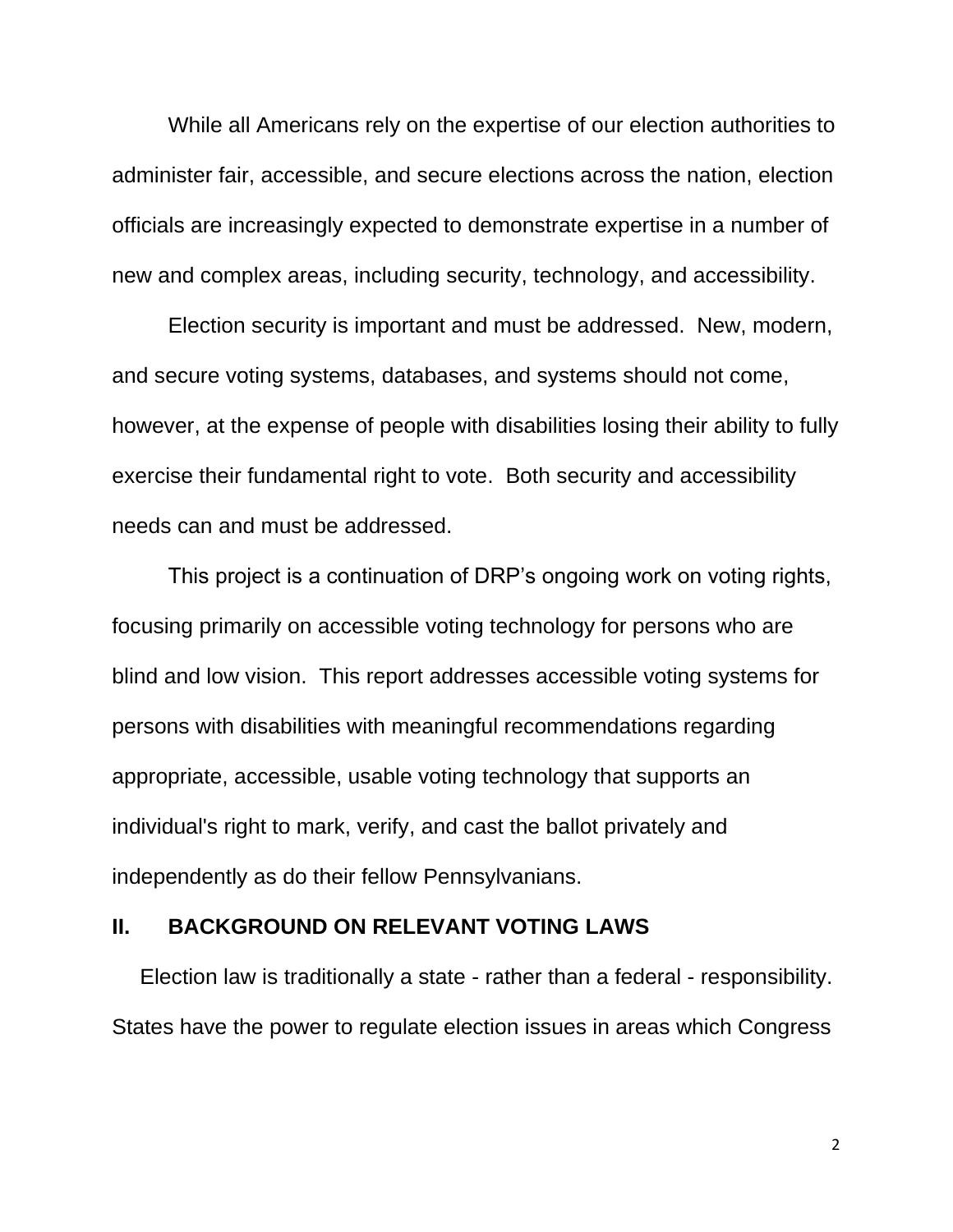has not preempted the field.<sup>1</sup> In fact, there may be over 10,000 election jurisdictions throughout the country with over 700,000 voting machines.<sup>2</sup> As a result, election practices are extremely localized, and procedures can vary between local election offices.<sup>3</sup> Most states have established accessibility standards and funded improvements concerning voting for those with disabilities, but states vary in terms of the specificity of the requirements and the aspects of accessibility addressed.<sup>4</sup>

## **A. Pennsylvania Law**

In Pennsylvania, election laws are codified in the Pennsylvania Election

Code.<sup>5</sup> The code covers a wide array of requirements regarding elections.<sup>6</sup>

Included in the Code are requirements of voting machines<sup>7</sup> and

requirements of electronic voting systems.<sup>8</sup> The Code requires that all

electronic voting systems in the state be examined by the Secretary of the

 $\overline{a}$ 

<sup>1</sup> *See* Cook v Gralike, 531 U.S. 510, 523 (2001).

<sup>2</sup> Rabia Belt, *Contemporary Voting Rights Controversies Through the Lens of Disability*, 68 STAN. L. REV. 1491, 1496 (2016).

<sup>3</sup> *See* Stephen Ansolabehere & Nathaniel Persily, *Measuring Election System Performance*, 13 N.Y.U. J. LEGIS. & PUB. POL'Y 445, 447–48 (2010) (Noting the extreme decentralization of election practice with county and town elections officials managing "registrations systems, vote tabulation systems, absentee ballots, vote reports, and the precincts, polling stations, and legions of poll workers necessary to carry out an election").

<sup>4</sup> *See* U.S. GEN. ACCOUNTABILITY OFFICE, GAO-09-941, VOTERS WITH DISABILITIES: ADDITIONAL MONITORING OF POLLING PLACES COULD FURTHER IMPROVE ACCESSIBILITY 24 (2009) [hereinafter GAO, 2009 REPORT]; *see also* Belt, *supra* note 3, at 1516 ("not every state guarantees their polling place is accessible or has an easy or convenient way to figure out in advance whether a particular polling place fits the needs of a particular vote.").

 $5$  25 PA STAT. AND CONS. STAT. ANN. § 2600 (West 2017).

<sup>6</sup> *See Id.*

<sup>7</sup> 25 PA STAT. AND CONS. STAT. ANN. § 3007 (West 2017).

<sup>8</sup> 25 PA STAT. AND CONS. STAT. ANN. § 3031.7 (West 2017).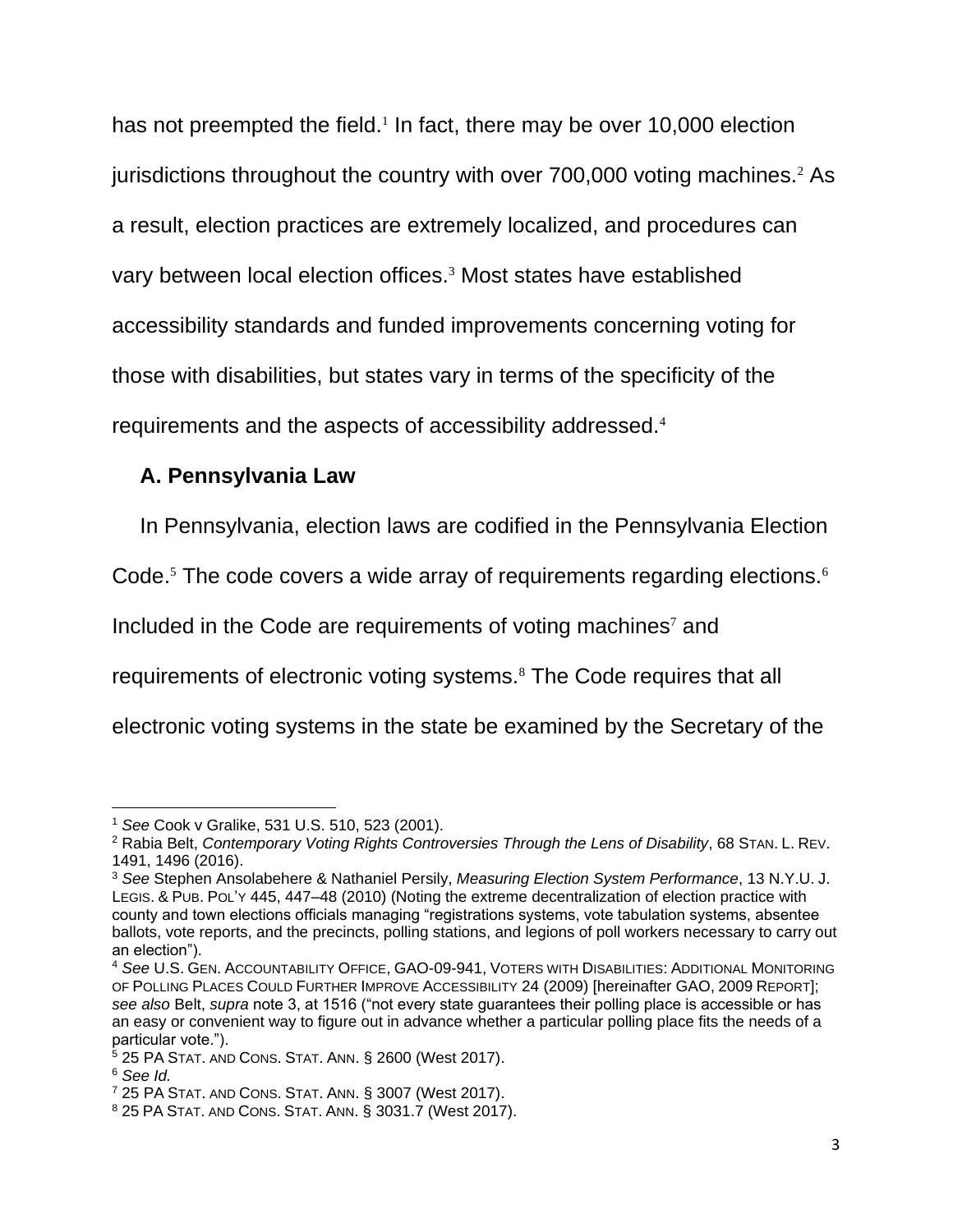Commonwealth. The Pennsylvania Department of State (DOS) is overseen by the Secretary of the Commonwealth who is the Chief Election Official and a member of the Governor's Executive Board. The Secretary must issue a report explaining if the systems meet the Code's requirements. Neither section requires machine accessibility for voters with disabilities.<sup>9</sup>

#### **B. Federal Civil Rights Laws**

 $\overline{a}$ 

There are several federal laws in place to protect the fundamental right to vote for all Americans including people with disabilities.

In 1984, Congress enacted the **Voter Accessibility for the Elderly and Handicapped (VAEH) Act,** which states that all polling places used for federal elections must be accessible to voters with mobility disabilities and those age 65 and older. The VAEH, however, provides that if the state certifies that a polling place cannot be made accessible or relocated to an accessible location, then it must offer voters the opportunity to vote by "alternative ballot" up until the polls close.<sup>10</sup>

In 1990, Congress enacted the **Americans with Disabilities Act (ADA).** Title II of the ADA applies to state and local government programs

<sup>9</sup> *See* 25 PA STAT. AND CONS. STAT. ANN. § 3007 (West 2017); *see* 25 PA STAT. AND CONS. STAT. ANN. § 3031.7 (West 2017).

<sup>&</sup>lt;sup>10</sup> Voter Accessibility for the Elderly and Handicapped (VAEH) Act, 52 U.S.C.S. § 20102(b)(2)(B)(ii) (2018).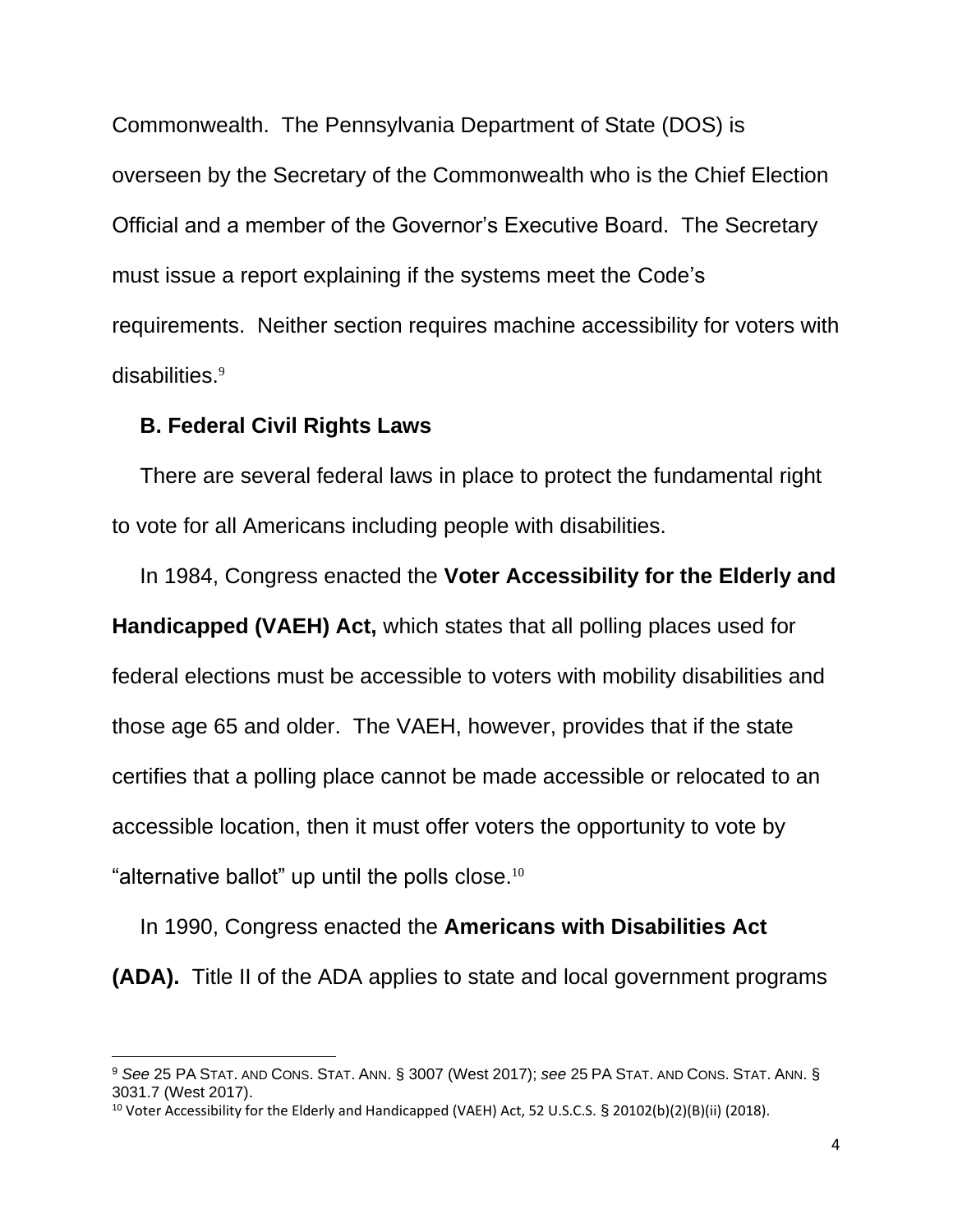and services, including elections. Title II of the ADA has been interpreted to require election officials to assure that all newly selected polling places are accessible and to maximize the accessibility of existing polling places by relocating inaccessible polling places to accessible sites or by assuring that temporary modifications (such as portable ramps or threshold mats) are available and in place on Election Day.<sup>11</sup>

**The Help America Vote Act of 2002 (HAVA)** is the most recent and relevant federal statute concerning voting procedure. This statute specifically states that voting systems must be accessible for people with disabilities, including the blind and visually impaired, in a manner that provides the same opportunity for access and participation as other voters.<sup>12</sup> Enactment of HAVA was the first time individuals with disabilities were ensured a private, independent vote based on federal law.

HAVA set out guidelines for voting machines for those with disabilities. Each polling place must have at least one machine that is equipped for individuals with disabilities.<sup>13</sup> For a system to be considered accessible, the voting machine should be turned on and set up, equipped with the

 $\overline{a}$ 

<sup>11</sup> **Section 504 of the Rehabilitation Act** preceded the ADA and similarly provides that qualified individuals with disabilities shall not be excluded from the participation in, be denied the benefits of, or be subjected to discrimination under any program or activity receiving Federal financial assistance, which includes most all public entities. 29 U.S.C. § 794.

<sup>12</sup> Help America Vote Act of 2002, 52 U.S.C. § 21081(a)(3) (2015)).

<sup>13</sup> 52 U.S.C. § 21081(a)(3)(B) (2015)).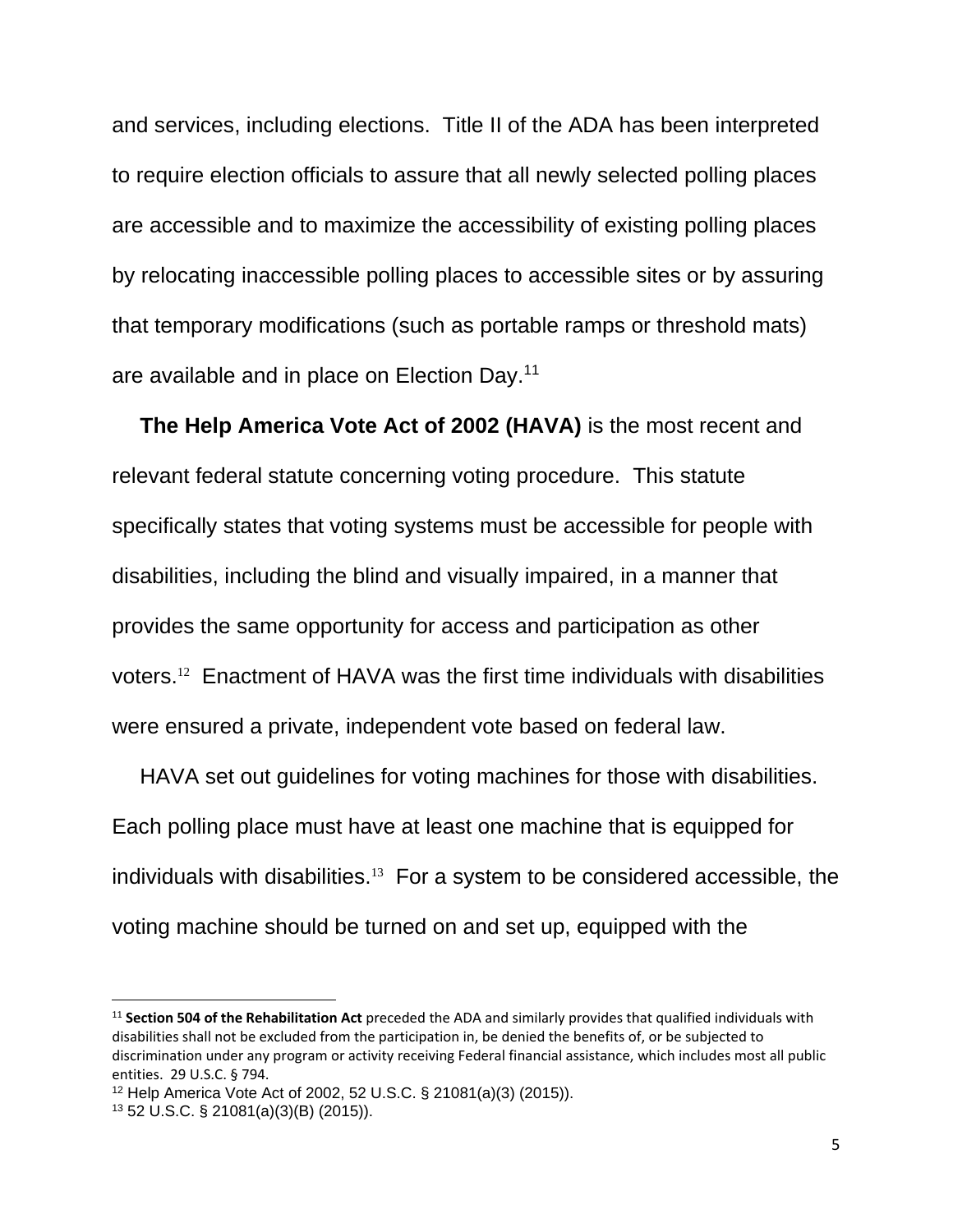necessary access features, and positioned to provide the same privacy as other voters.<sup>14</sup> However, voters with disabilities often discover that the one accessible machine at their polling location is not turned on, not set up, or not maintained in good working order. They also often encounter pollworkers who do not know how to turn on, set up, or assist them in using the voting machine. Poll workers need to be knowledgeable about the equipment and able to assist in its operation.<sup>15</sup> HAVA specifically identifies the use of a "direct recording electronic voting system or other voting system equipped for individuals with disabilities" as a way of complying with the requirement for an accessible voting system. However, the statute does not mandate which systems should be used by states and local officials to comply.

The HAVA Act established the U.S. Election Assistance Commission (EAC) to serve as an information clearinghouse for election administration, develop and maintain Voluntary Voting System Guidelines (VVSG) as well as testing and certifying voting systems. On December 13, 2005, the EAC unanimously adopted the 2005 VVSG, which significantly increased security requirements for voting systems and expanded access, including

 $\overline{a}$ 

<sup>14</sup> GAO, 2009 REPORT, *supra* note 5, at 11.

<sup>15</sup> *Id.*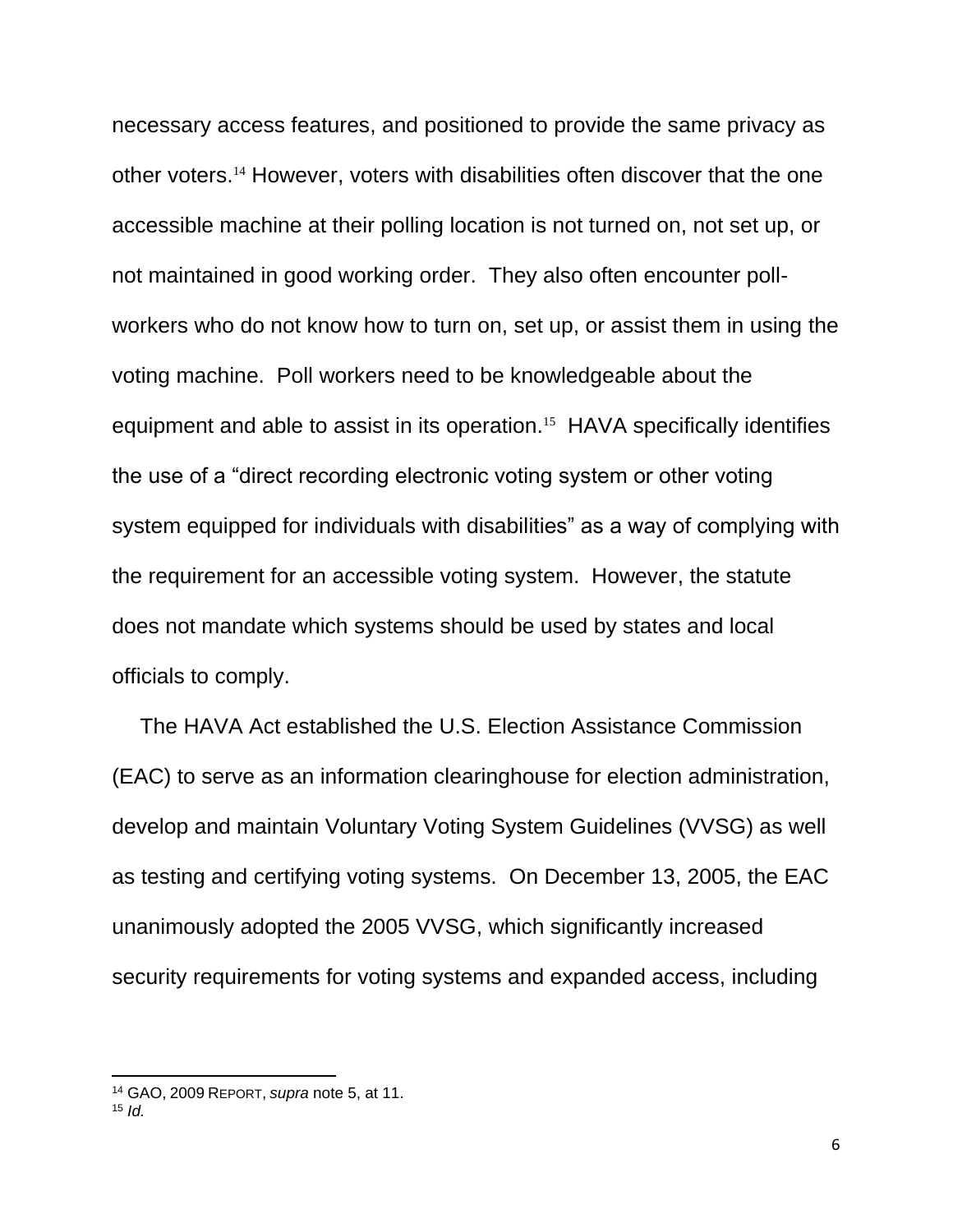opportunities for individuals with disabilities to vote privately and independently. The 2005 guidelines updated and augmented previous guidelines to address advancements in election practices and computer technologies. The VVSG guidelines were again updated and approved by the EAC's Commissioners on March 31, 2015, creating VVSG Version 1.1.

On September 12, 2017, the Technical Guidelines Development Committee (TGDC), a committee formed by the National Institute of Standards and Technology (NIST) and the Election Assistance Commission (EAC), finalized the VVSG 2.0 Principles and Guidelines document, the first step toward VVSG 2.0. According to (now former) EAC Chairman Matthew Masterson, the designated federal officer for the TGDC, "These new guidelines are designed to spur innovations that allow local election officials to give voters the best experience possible. The standards will ensure improved accessibility, security, accuracy and auditability of voting systems." In conjunction with approving the principles and guidelines for VVSG 2.0, the TGDC also approved a resolution [Ensuring Accessibility and Security](https://www.eac.gov/documents/2017/09/15/resolution---ensuring-accessibility-and-security/) that specifically addressed the need to ensure both accessibility and security in voting systems that used paper ballots. Currently, that draft of the principles and guidelines for VVSG 2.0 is being circulated and reviewed by the other EAC advisory boards and it is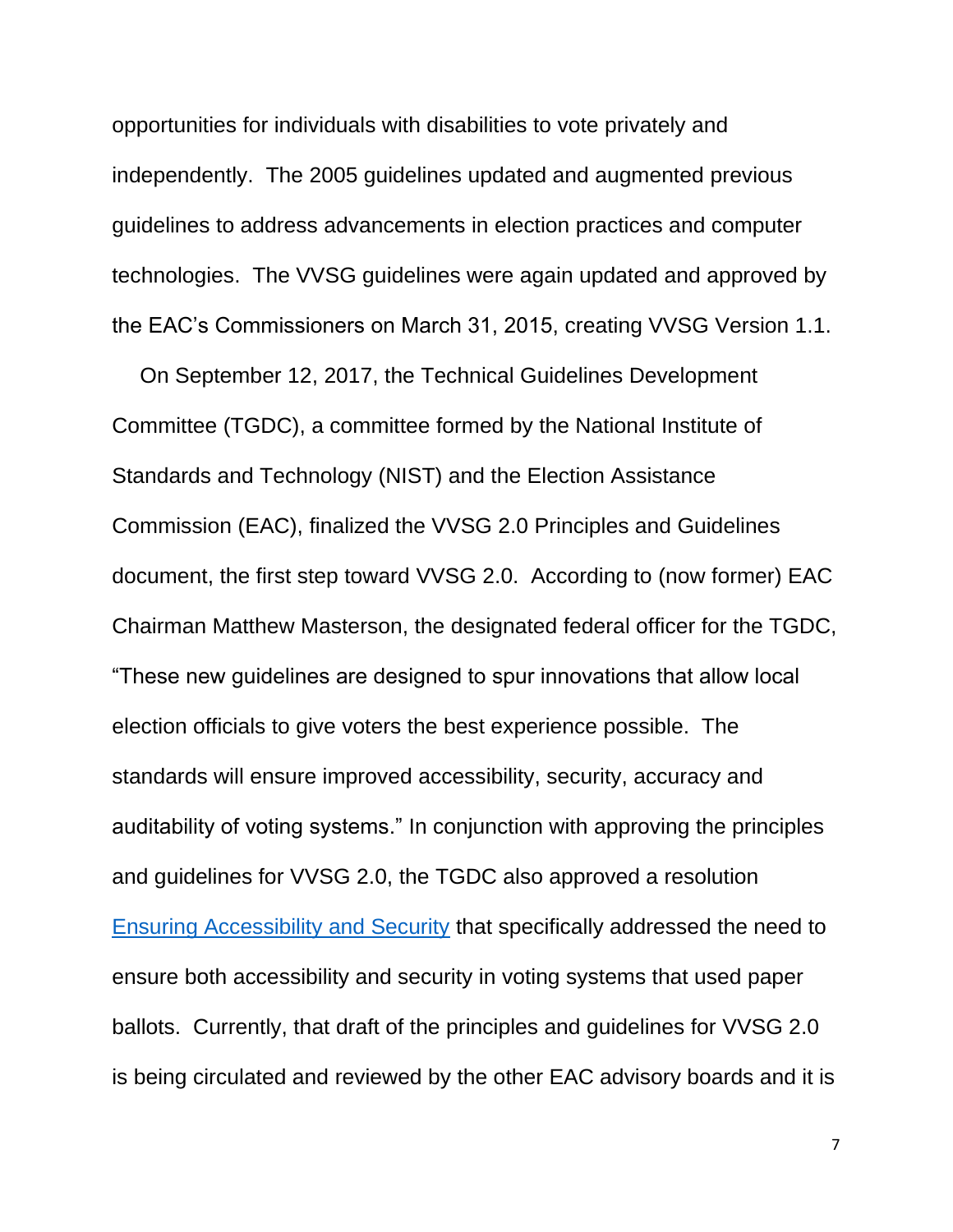anticipated it will be approved by EAC Commissioners when they have a quorum.

 The EAC voting system testing and certification program certifies and decertifies voting system hardware and software and accredits test laboratories, marking the first time in history that the federal government holds this responsibility. While states are not required to participate in the program, the majority – 47 out of 50 - enacted laws that require some level of participation.<sup>16</sup> Pennsylvania requires EAC certification.

To induce states to comply with the requirements of HAVA, funding was provided to all states to upgrade their voting systems with new machines required to meet voting system standards for disability access.<sup>17</sup> Following passage of HAVA, there was a surge in the purchase of upgraded voting technology, including voting technology to provide access for voters with disabilities. However, it is important to note that this equipment was not always effective in enabling a person with a disability to be able to mark the ballot, then verify that the marked ballot reflects who the voter picked and

 $\overline{a}$ 

<sup>&</sup>lt;sup>16</sup> EAC's System Certification Process, https://www.eac.gov/voting-equipment/system-certification-process-s/ (last visited Sept. 5, 2018).

<sup>17</sup> 52 U.S.C. § 21081(a)(3)(C) (2015).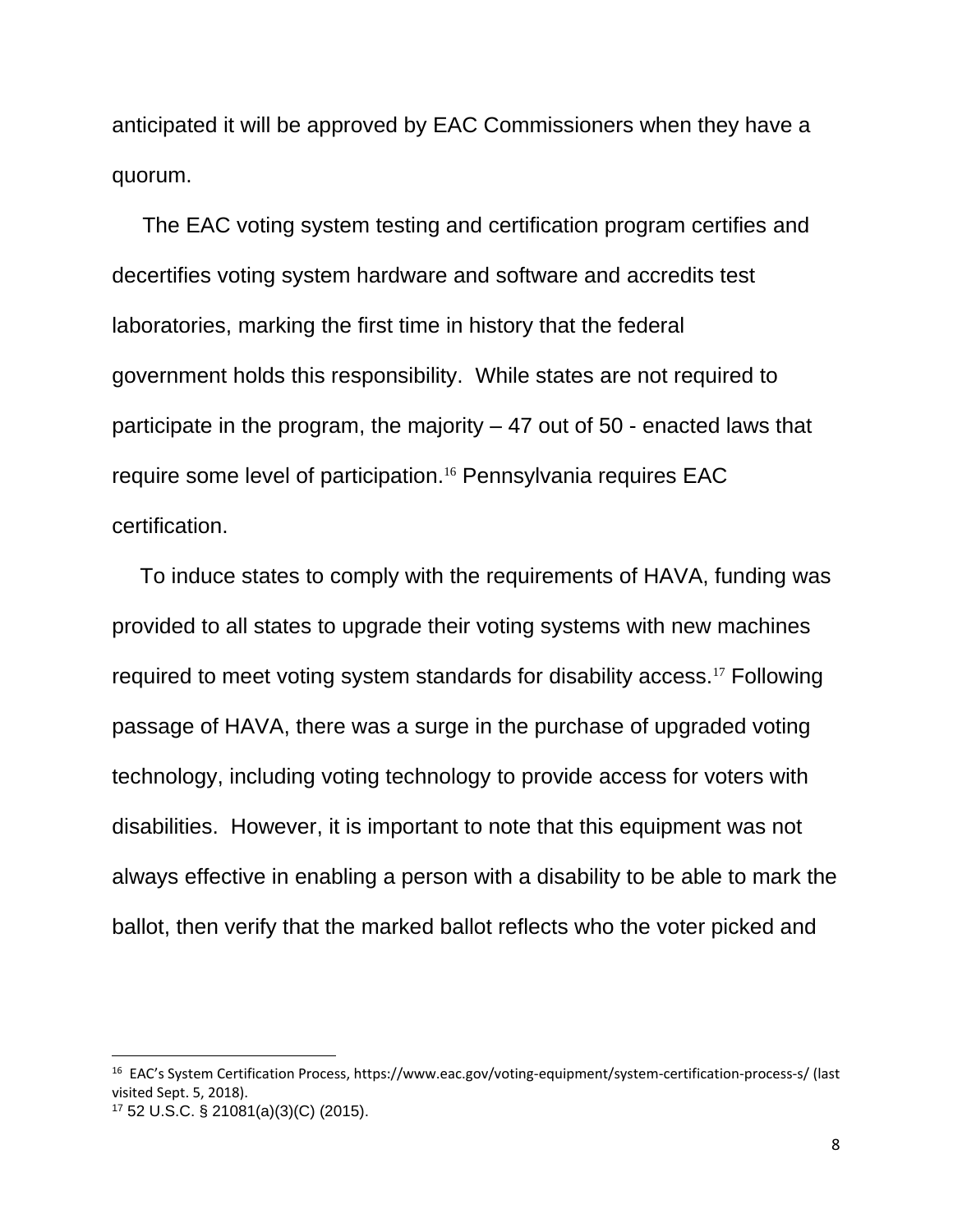lastly, be able to cast the ballot privately and independently.<sup>18</sup> And, all of this technology is now 10 or more years old.

On March 23, 2018, the Consolidated Appropriations Act of 2018 was signed into law. The Act included \$380 million in grants made available to states to improve the administration of elections for federal office, including enhancing technology and make certain election security improvements. This funding will provide states with additional resources to secure and improve the election system.<sup>19</sup>

#### **III. ACCESSIBLE VOTING SYSTEMS GENERALLY**

HAVA requires that voters with disabilities vote privately and independently regardless of the voting system used (paper-based, electronic or a combination). With the requirements for one accessible voting machine per polling place, a diverse array of accessible voting systems (AVS) have been deployed and used across the country.

Jurisdictions primarily use two types of technology for tabulating votes: 1) **optical/digital scanners** which are scanning devices that tabulate paper ballots. Ballots are marked by the voter and may either be scanned on precinct-based optical scan systems in the polling place

 $\overline{a}$ 

<sup>18</sup> *See* NAT'L COUNCIL ON DISABILITY, *supra* note 2, at 12.

<sup>19</sup> HAVA Funds State Chart View, https://www.eac.gov/payments-and-grants/hava-funds-state-chart-view/ (last visited Sept. 5, 2018).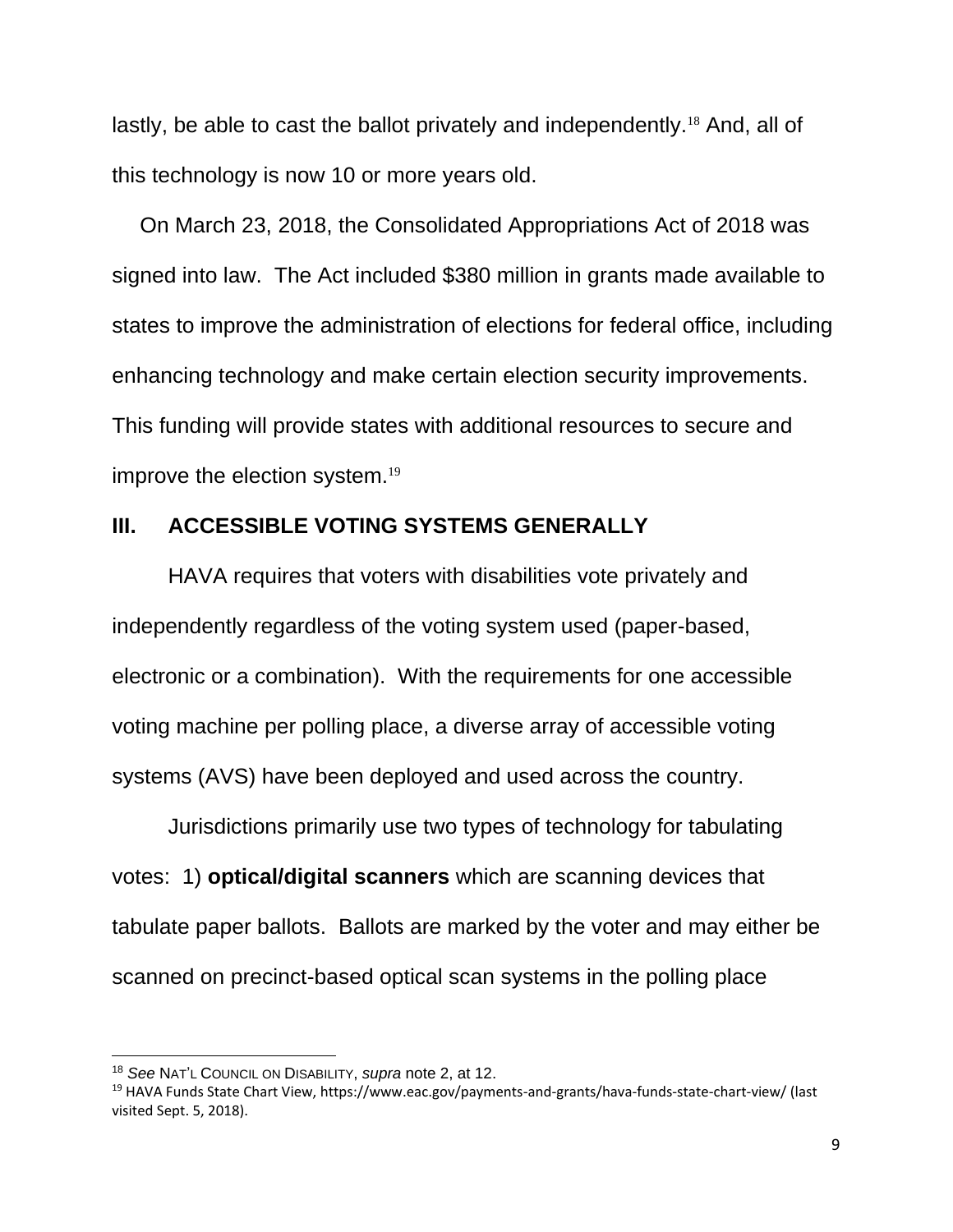("precinct count system") or collected in a ballot box to be scanned at a central location ("central count system); and 2) **direct-recording electronic (DRE) machines** that are designed to allow a direct vote on the machine by the manual touch of a screen, monitor, wheel, or other device. A DRE records the individual votes and vote totals directly into computer memory and does not use a paper ballot. Some DREs come with a Voter-Verified Paper Audit Trail (VVPAT), a permanent paper record showing all votes cast by the elector.

There are also **ballot marking devices (BMD)** that permit voters to mark a paper ballot. A voter's choices are usually presented on a screen in a similar manner to a DRE, or perhaps on a tablet. However, a BMD does not record the voter's choices into its memory. Instead, it allows the voter to mark the choices on-screen and, when the voter is done, prints the ballot selections. The resulting printed paper ballot is then either hand counted or counted using an optical scan machine. Some systems produce print-outs with bar codes or QR codes that store the vote selections to be used for counting/tabulation. [Security experts have pointed out that there are risks](https://medium.com/@jennycohn1/what-is-the-latest-threat-to-democracy-ballot-marking-devices-a-k-a-electronic-pencils-16bb44917edd)  [associated](https://medium.com/@jennycohn1/what-is-the-latest-threat-to-democracy-ballot-marking-devices-a-k-a-electronic-pencils-16bb44917edd) with these types of systems since the bar code itself is not human readable.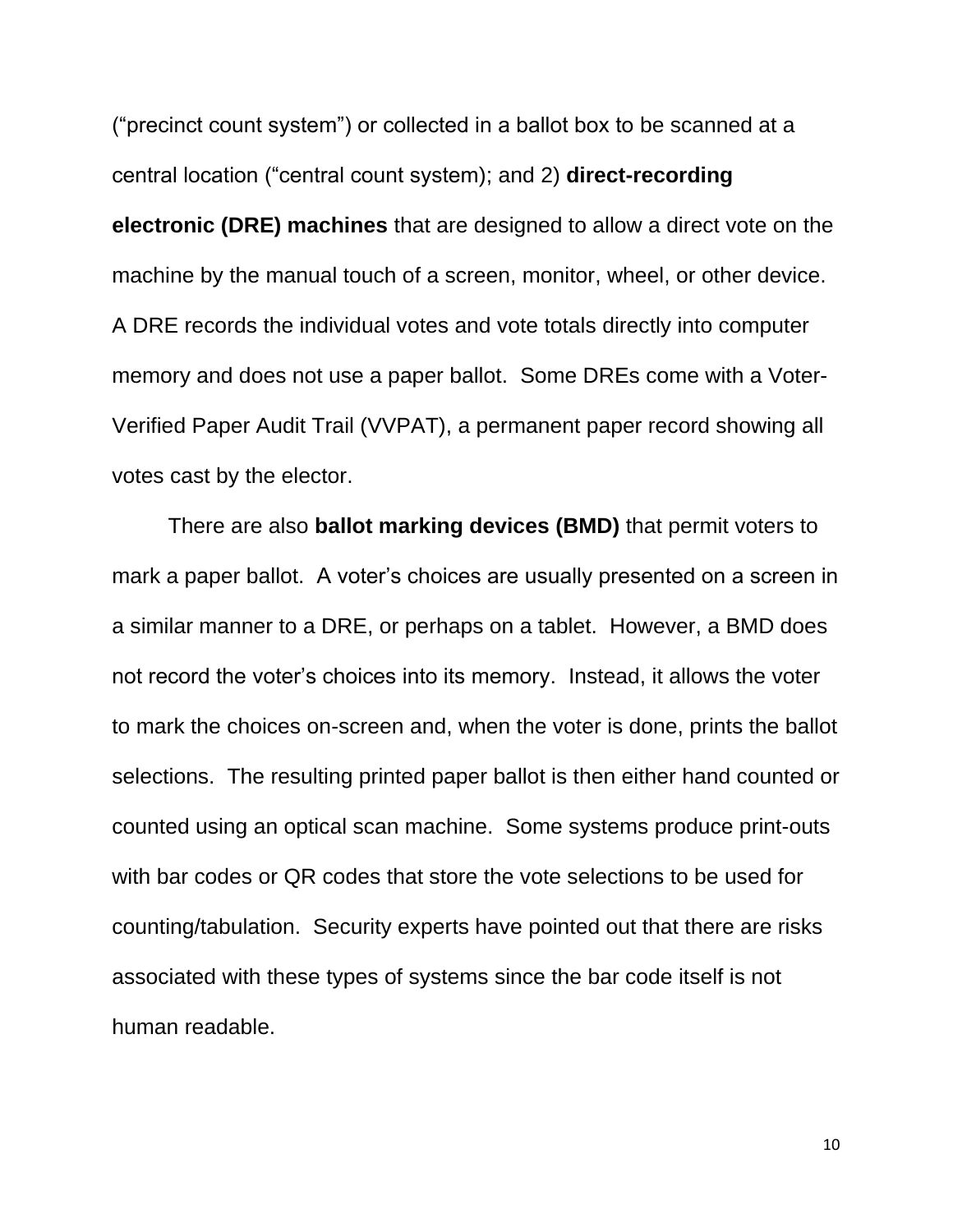A few small jurisdictions **hand count** paper ballots - the process of counting paper ballots without the use of technology. Many (usually smaller) jurisdictions in the U.S. hand count all paper ballots. Others hand count some paper ballots, such as absentee ballots or provisional ballots.<sup>20</sup>

The majority of the AVS units currently used in U.S. voting jurisdictions utilize some kind of electronic interface that allow a voter with a disability to digitally mark a ballot (versus manually or hand-marking a ballot). The form of the ballot itself may be paper or electronic or both. With great national attention and debate focused on paper-based voting, confusion abounds regarding accessibility of paper-based voting systems. The VVSG 1.1 access standards provide technical specifications regarding the access features that must be provided by a voting system for it to be considered an accessible system pursuant to HAVA requirements. For example, the VVSG 1.1 indicates that an accessible voting system must provide –

- An audio-tactile interface so that a blind voter can listen to the ballot and navigate/mark the ballot through tactile controls;
- Enlarged and enhanced text for individuals who have vision loss but do not need or cannot use an audio ballot;

 $\overline{a}$ 

<sup>20</sup> <http://www.ncsl.org/research/elections-and-campaigns/voting-equipment.aspx>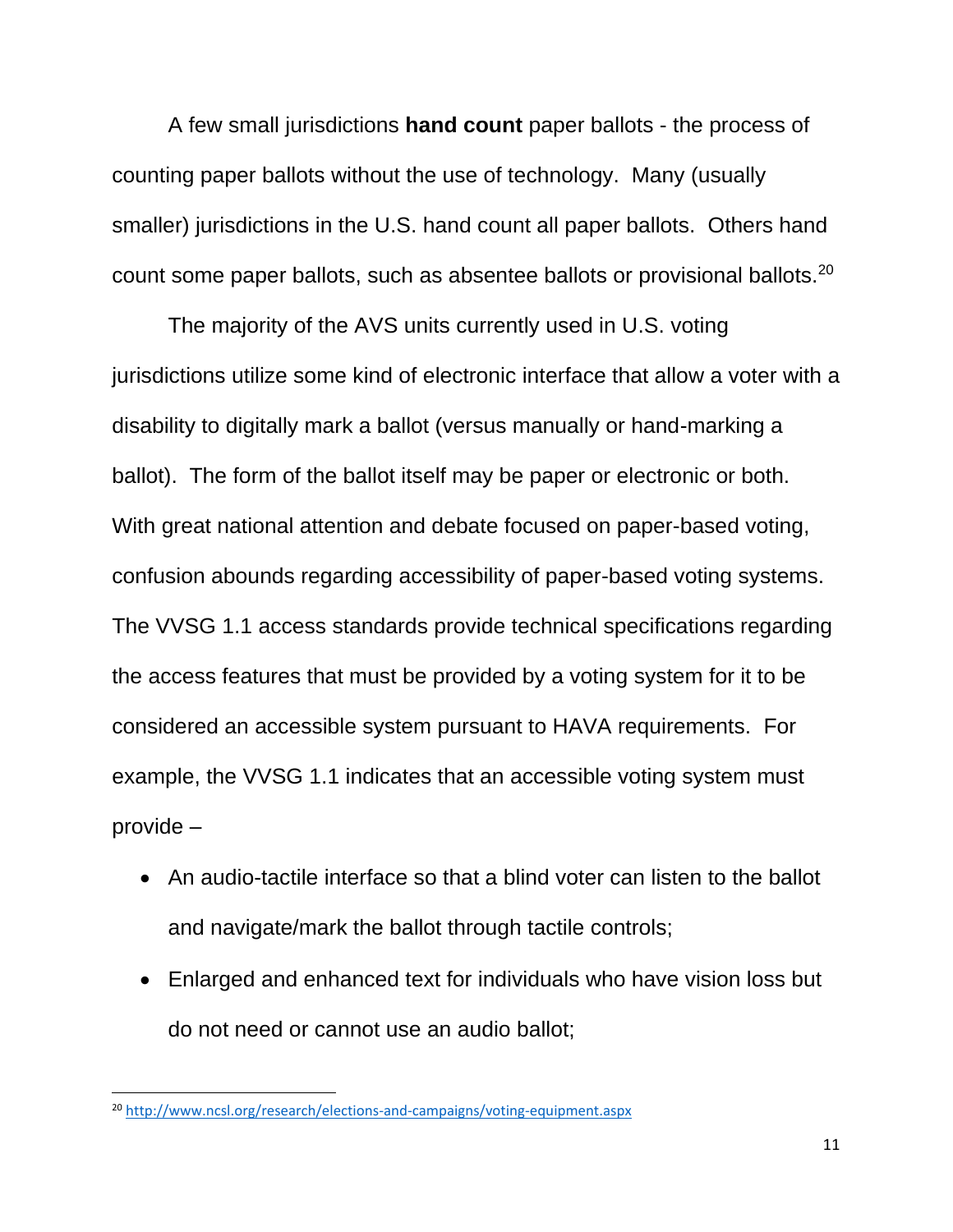- Simultaneous audio and enhanced visual display for individuals who have vision loss and those with print disabilities such as dyslexia; and
- A "non-manual" input option (usually dual switch) that allows individuals with very limited motor skills navigate/mark and cast the ballot. A switch input is an access feature that allows an individual to use a dual switch (such as a pneumatic air switch or "sip and puff") to control, navigate, mark, and cast the ballot. Most accessible voting systems will allow a voter to plug in their own dual switch if they already have/use one. The output used with switch input is typically the regular text visual display.

In addition, an AVS must be accessible during all parts of the voting process – marking, verifying, and casting a ballot. This approach creates a framework for analyzing the access features that an AVS will need to ensure that a reasonable range of individuals with disabilities, especially those with vision and motor limitations, can mark, verify, and cast a ballot privately and independently.

Two major shortcomings exist in current voting systems that use a paper ballot: 1) Direct electronic voting systems with voter verified paper audit trail (VVPAT) printers do not provide a mechanism for alternative access to the print on the VVPAT. As a result, voters with vision disabilities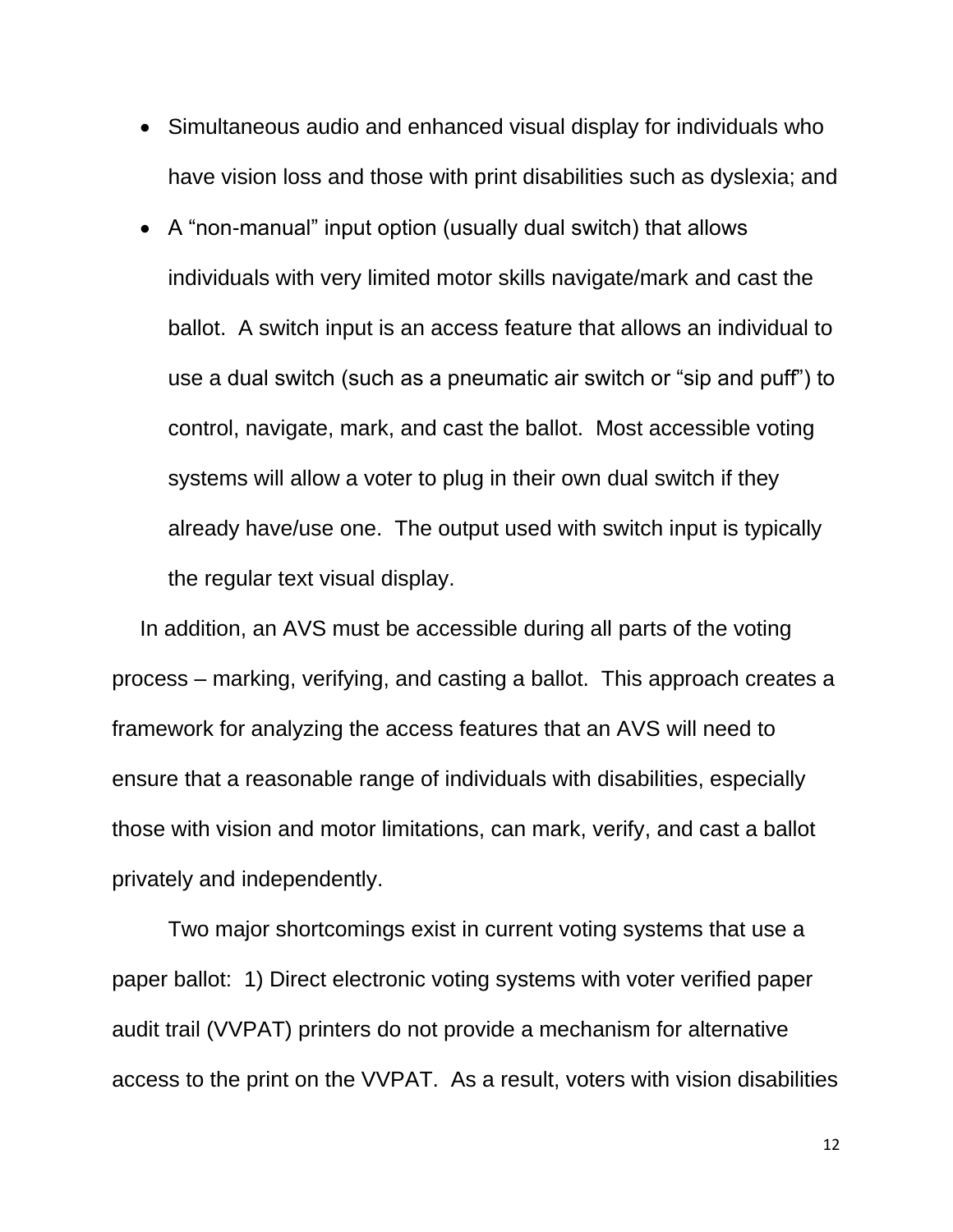cannot verify the paper ballot privately or independently; and 2) ballot marking devices require voters with disabilities to visually verify the printed ballot and manually handle the paper ballot to verify and cast their ballot. As a result, voters with vision, motor, and other disabilities cannot verify or cast the paper ballot independently.

In the case of an electronic ballot, the digital interface of the AVS will typically provide verification of the marked ballot using the same access feature used to digitally mark the ballot. In other words, if a voter with a disability used audio output and tactile keypad input to mark their ballot, they would be able to use that same access feature of the electronic interface to also verify the marked electronic ballot. Similarly, a voter who used a large print visual display and a touchscreen to mark the ballot would use the same to verify the content of the marked electronic ballot. And finally, voters using an AVS with an electronic ballot would use the same access features of the electronic interface to cast the digital ballot.

When an AVS uses a paper ballot, voters with disabilities must be able to verify and cast their ballot using the access features of the AVS. For example, a blind voter should be able to mark and verify the content of the printed (marked) paper ballot using the audio-tactile digital interface. Similarly, a voter with low vision who used an enlarged visual display on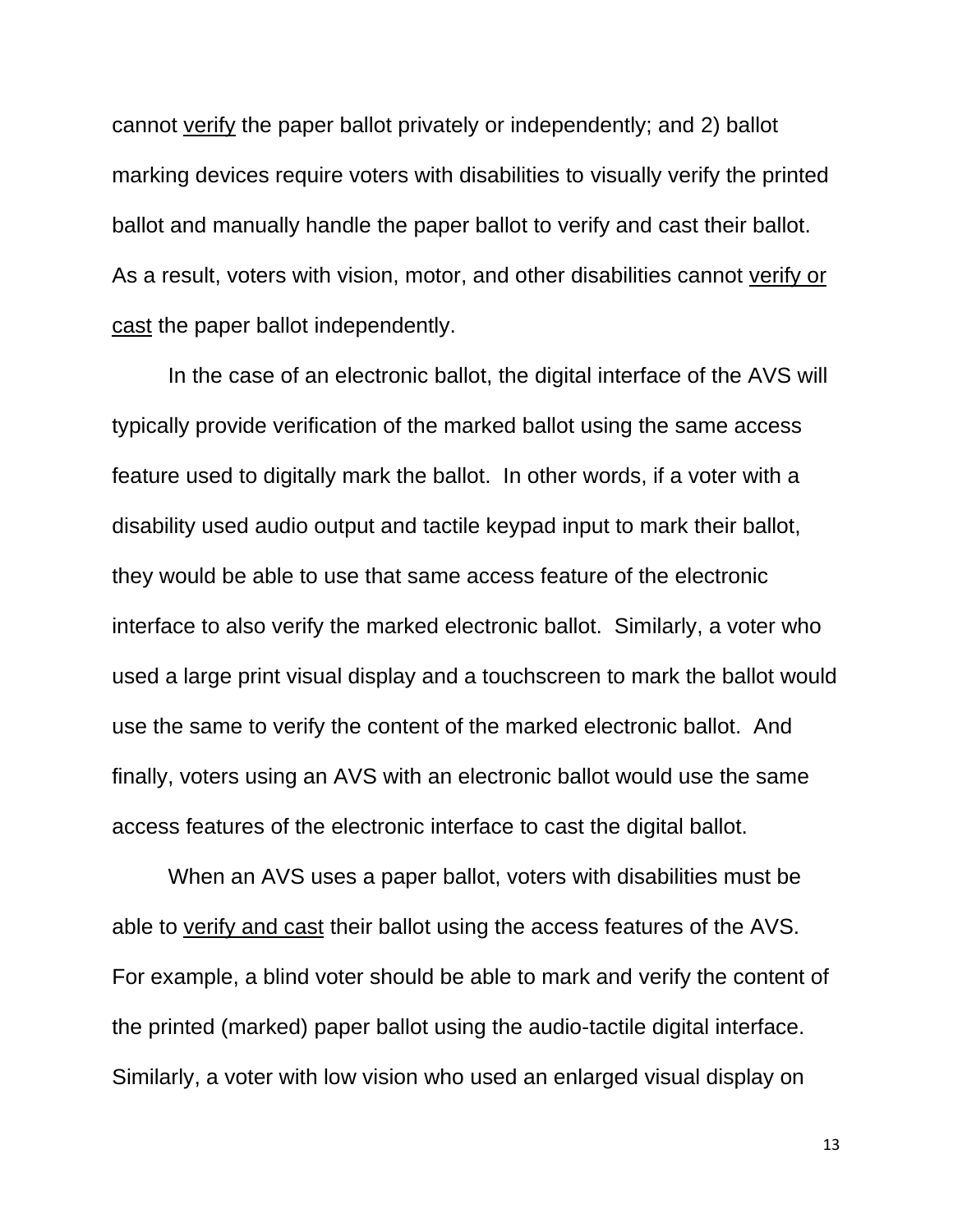the screen of the voting system to mark their ballot should also be able to verify the printed paper ballot using that display. Lastly, a voter with a physical disability who used switch input (e.g. sip and puff) to mark a paper ballot should be able to use that same switch input to verify and cast the paper ballot.

Unfortunately, providing accessible verification and casting of marked paper ballots is technologically challenging for voting systems. Accessible paper ballot verification requires converting the content of a marked paper ballot back into digital form through some form of "scanning". There is no consensus on what mechanisms are acceptable for conversion of the print content of a paper ballot into accessible forms. Some security experts advocate for text readable by humans to be the "marked ballot content" that all voters verify which must then be converted (scanned) into accessible forms requiring highly advanced optical character recognition (OCR). Other security advocates are comfortable with the print content of a paper ballot including a bar code or other machine-readable code (e.g. optical scan marks/positions) that are used to convert the content into accessible forms. It is important to remember that even when using machine-readable code or markings to convert marked ballot content into digital form, some type of OCR capacity is likely needed for write-in votes. Without any kind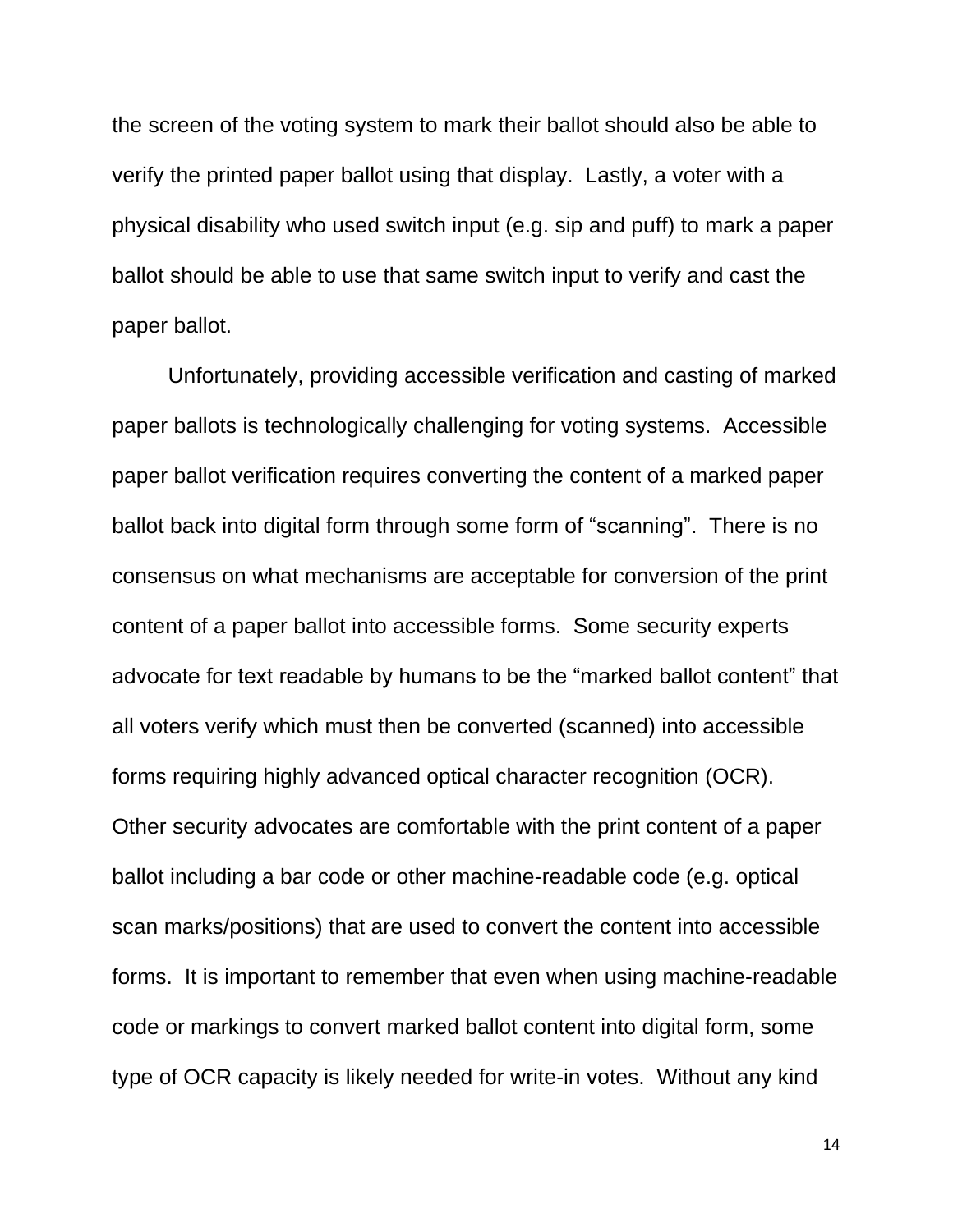of OCR, blind and low-vision voters will only be able to verify that something was "written in" not the actual content of the write-in text.

One can argue that the AVS should convert whatever print content is verified by non-disabled voters so that disabled voters equitably verify the same print content. However, others believe that providing voters with disabilities the option of verifying ballot content through bar code or other machine-readable code is a better option especially when that code is used for ballot counting which means the voter with a disability is actually verifying the more important ballot content (how it will be counted).

Accessible paper ballot casting requires automatic paper handling mechanisms which move the paper ballot through all three voting processes (marking, verifying and casting) without requiring the voter to ever manually handle the paper ballot. This typically means that a "ballot box" or similar mechanism that can officially collect and store a cast ballot must be an integral part of the electronic interface that was used to mark and verify the paper ballot. This may mean adding an official ballot collection point in jurisdictions that use precinct counters with associated procedure adaptations.

Many paper-based voting system proponents have used shortcomings of current electronic interfaces to support their request for a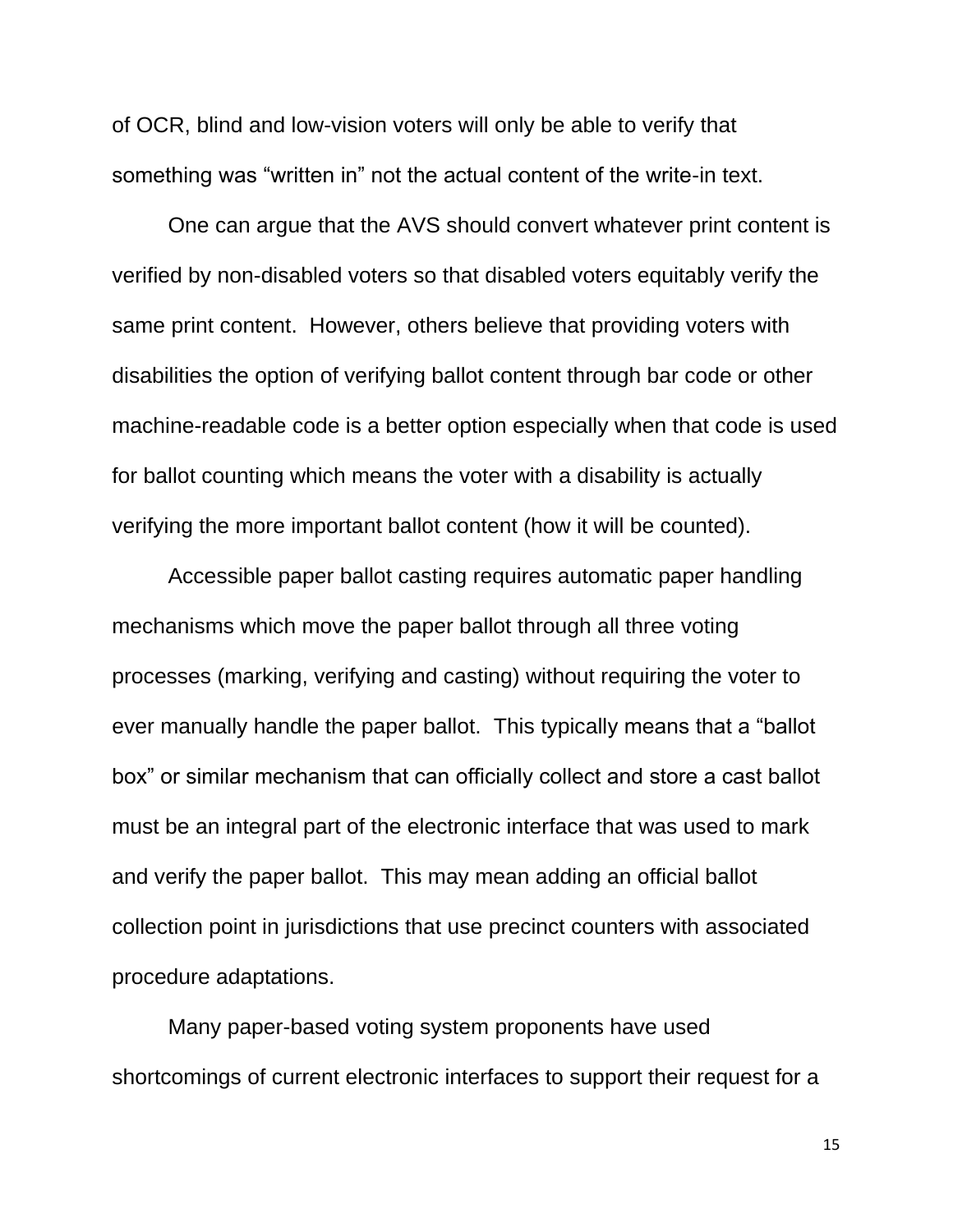"ban" on direct response electronic voting machines or DREs. Since BMDs and DREs use the same electronic interface to deliver required access features, neither is inherently more or less accessible than the other. Any electronic interface is readily able to deliver any, all, or none of the required access features of the VVSG. To criticize the accessibility of the electronic interface of DREs and extol the accessibility of the electronic interface of BMDs is baseless. Any differences in the access features delivered reflects what vendors have included in the electronic interface, not what the interface is capable of delivering nor any inherent accessibility difference between DREs and BMDs as types of voting systems.

#### **IV. ACCESSIBLE VOTING SYSTEMS IN PENNSYLVANIA**

In Pennsylvania, there are 67 counties and 8,405 polling places. Each polling place has one AVS, which is not the primary voting method but rather is only used when requested by voters with disabilities. In 50 of the 67 counties, the primary voting method is on unverifiable voting systems. Thus, 83% of voters in Pennsylvania vote on unverifiable voting systems and the other 17% use voter-marked paper ballots.<sup>21</sup>

Pennsylvania is taking major steps to increase security on all voting systems currently used. In April, the Acting Secretary of State made a

 $\overline{a}$ 

<sup>&</sup>lt;sup>21</sup> <https://www.verifiedvoting.org/voting-system-technology-and-security-in-pennsylvania/>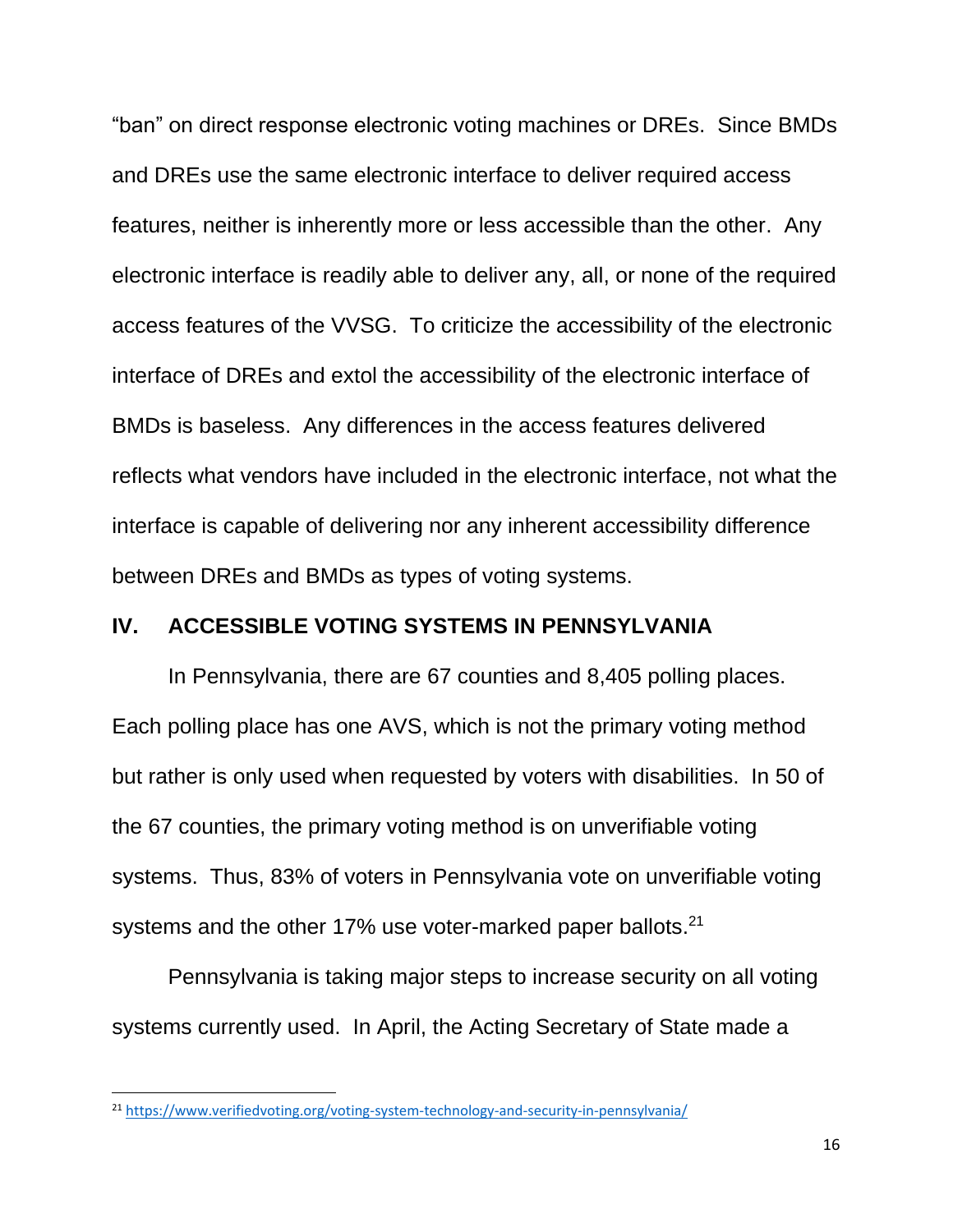dramatic announcement requiring all counties to have voter-verifiable paper record voting systems selected no later than December 31, 2019, including those currently using paper. This is because all the current systems are using out-of-date hardware and software and are no longer in line with federal or state standards.

This announcement effectively decertified the systems of all counties, which as a result, must purchase new voting systems. To that end, Pennsylvania has issued New Comprehensive 2018 Voting System Security and Accessibility Requirements (or the new Pennsylvania Standards)<sup>22</sup> that incorporate and consider the principles and guidelines in the not yet approved VVSG2.0. The new Pennsylvania Standards aim to cover any gaps in VVSG1.1 testing. Pennsylvania is to be commended for taking a proactive approach in decertifying previously certified, nonverifiable voting systems and developing its own standards, as the VVSG 2.0 are not yet approved. The new Pennsylvania Standards provide requirements on the usability of voting systems for voters with disabilities. The new Pennsylvania Standards also address security and, among other things, tests to assure confidentiality, vote anonymity, integrity, availability,

 $\overline{a}$ 

<sup>&</sup>lt;sup>22</sup> Pennsylvania Department of State Attachment E to the Directive for Electronic Voting Systems - PA Voting System Security Standard <https://www.phila.gov/rfp/Documents/Pennsylvania%20Voting%20System%20Security%20Standard.pdf>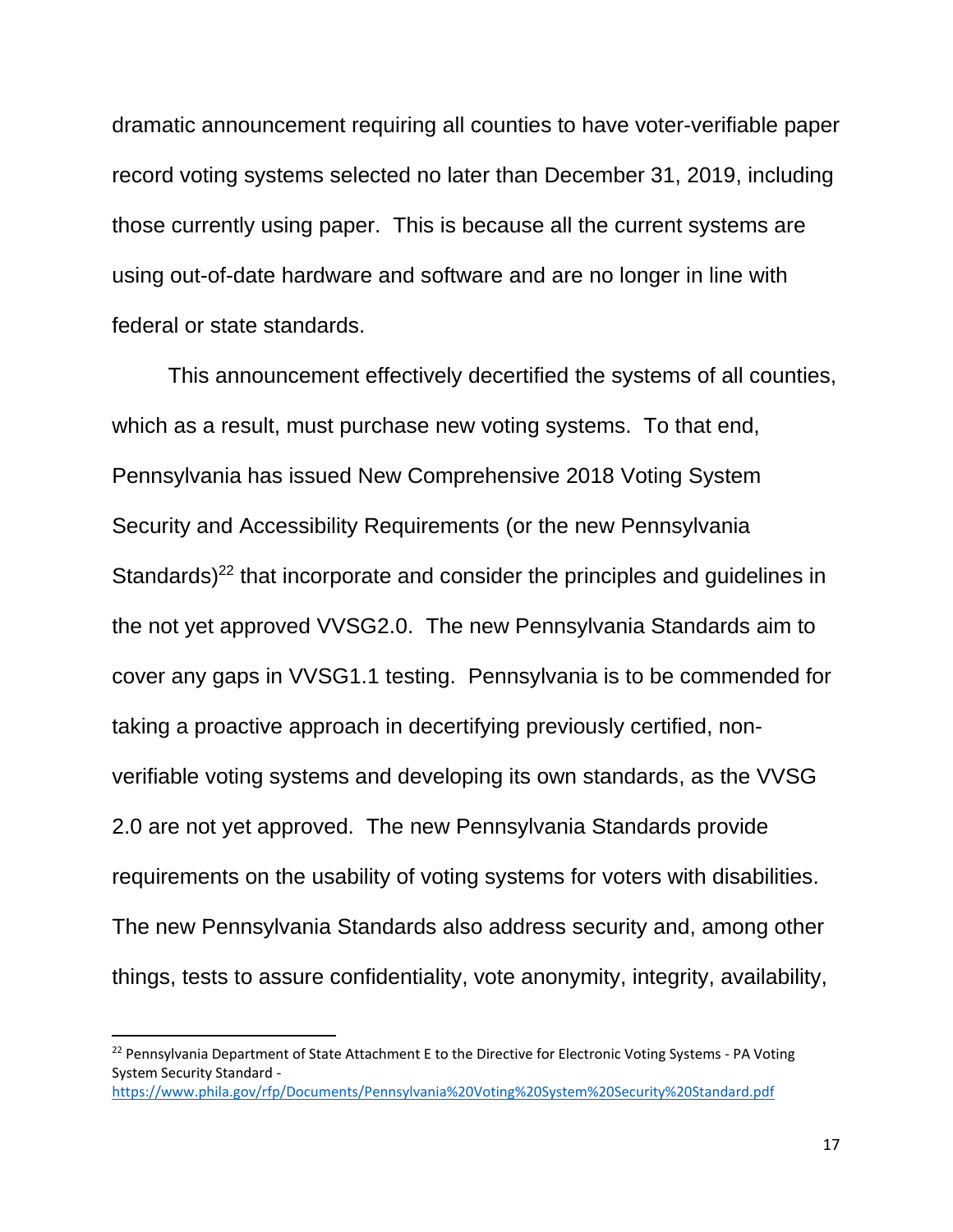and auditability of voting systems. The new Pennsylvania Standards include requirements for risk limiting audits which are audits of an election contest that provide strong statistical evidence that the election outcome is right. Importantly, a risk limiting audit has a high probability of correcting a wrong outcome.

DOS tests the accessibility of voting systems as part of the Pennsylvania state certification to ensure that the voting system is accessible and is making efforts to improve this testing. The test also allows DOS to gather insights on how systems can be effectively deployed in polling places to serve voters with disabilities better. DOS recently contracted with the Center for Civic Design (CCD) and CCD is thus the Accessibility examiner for DOS. CCD brings in a team of personnel with usability and accessibility/disability expertise to work together for a voting system examination and test to Pennsylvania's new accessibility requirements.

Pennsylvania will only certify systems that meet both the new Pennsylvania Standards and federal standards. In April 2018, Pennsylvania released an invitation to bid for vendors to submit proposals for voting systems that meet these standards; this was released on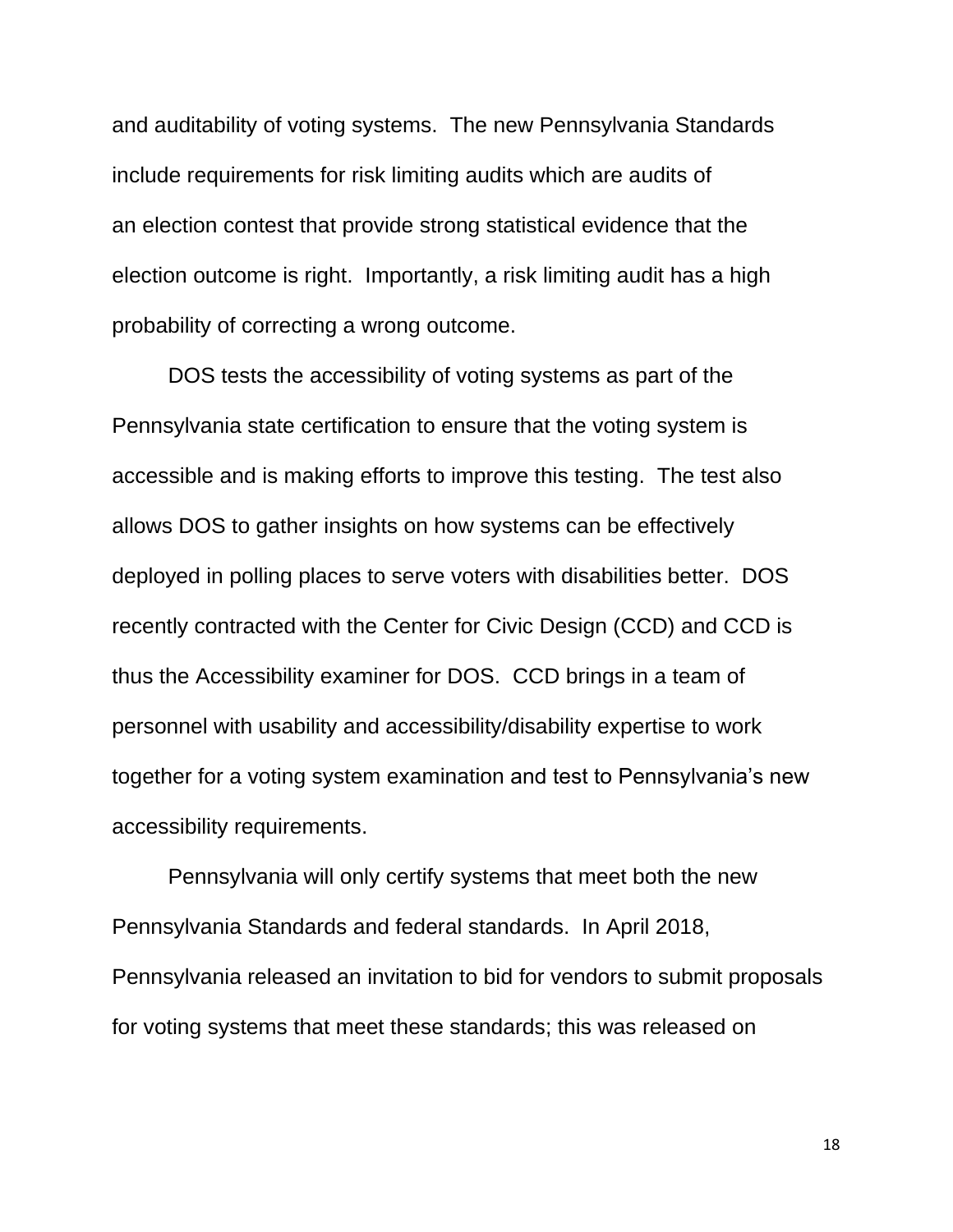September 27, 2018 to provide additional requirements for electronic poll books.

Pennsylvania will receive a \$13,476,156 grant award provided by the consolidated Appropriations Act of 2018 and will also contribute its five percent match of \$673,800 in 2019. These funds will be distributed to the 67 counties for voting equipment replacement and upgrades "thereby strengthening security, resiliency, accessibility, and auditability for all Pennsylvania voters."<sup>23</sup>

## **V. DISABILITY VOTING COALITION SUBCOMMITTEE TESTING RESULTS AND OBSERVATIONS**

DRP established a seven-member subcommittee of the Disability Voting Coalition (DVC), primarily made up of individuals who are blind or have low vision. The DVC, a project of DRP, is a cross-disability group committed to improving the voting experiences of people with disabilities established with funding from Pennsylvania Development Disabilities Council (DDC). DVC members include individuals with disabilities and a cross section of Pennsylvania's organizations that provide services to, or advocate for, people with disabilities.

 $\overline{a}$ 

<sup>&</sup>lt;sup>23</sup> Pennsylvania Department of State Program Narrative, at 3.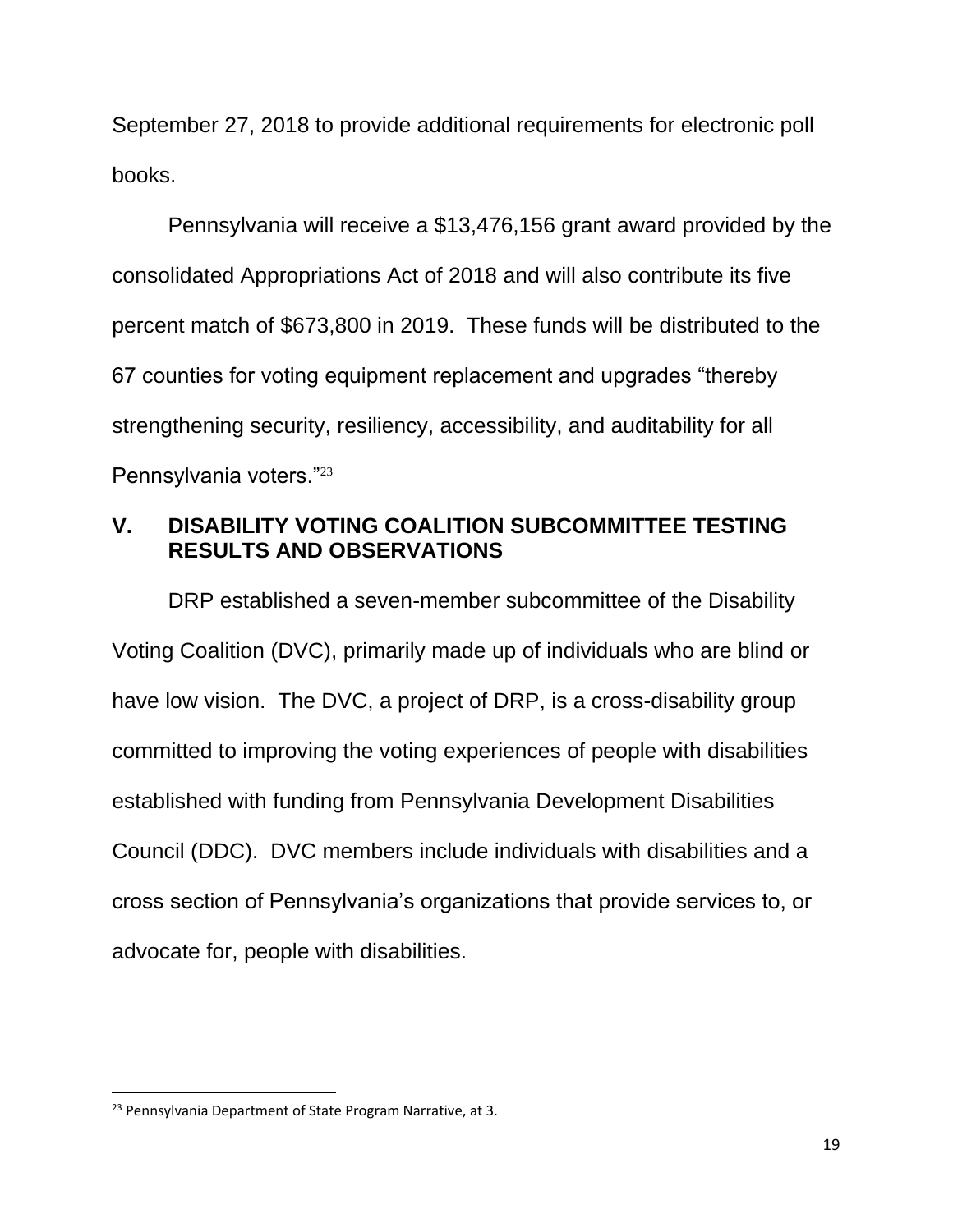The Subcommittee focused first on learning what laws protect their fundamental right to vote and what features are available on accessible voting systems currently on the market, as well as performed actual testing of voting systems. As part of this process, Subcommittee members visited the National Federation of the Blind (NFB) in February 2018 and were able to test a number of accessible voting systems. The experience was extremely valuable, however, none of the systems were equipped with the ability for a voter to verify the vote before it was cast. The Subcommittee also attended the Department of State (DOS) sponsored April 26, 2018 demonstration on new voting systems at the Pennsylvania Farm Show Complex in Harrisburg. There were five voting system vendors in attendance, and Subcommittee members had the opportunity to explore the accessibility features and options offered by the new machines and ask questions of the voting system vendors.

Subcommittee members voted using the system with a Pennsylvania specific ballot. The process included discussing their experience throughout the process. The Center for Civic Design (CCD) examiners observed and made notes.

Importantly, DRP is assisting DOS with testing the accessibility functions of systems that are being certified. DOS tests the accessibility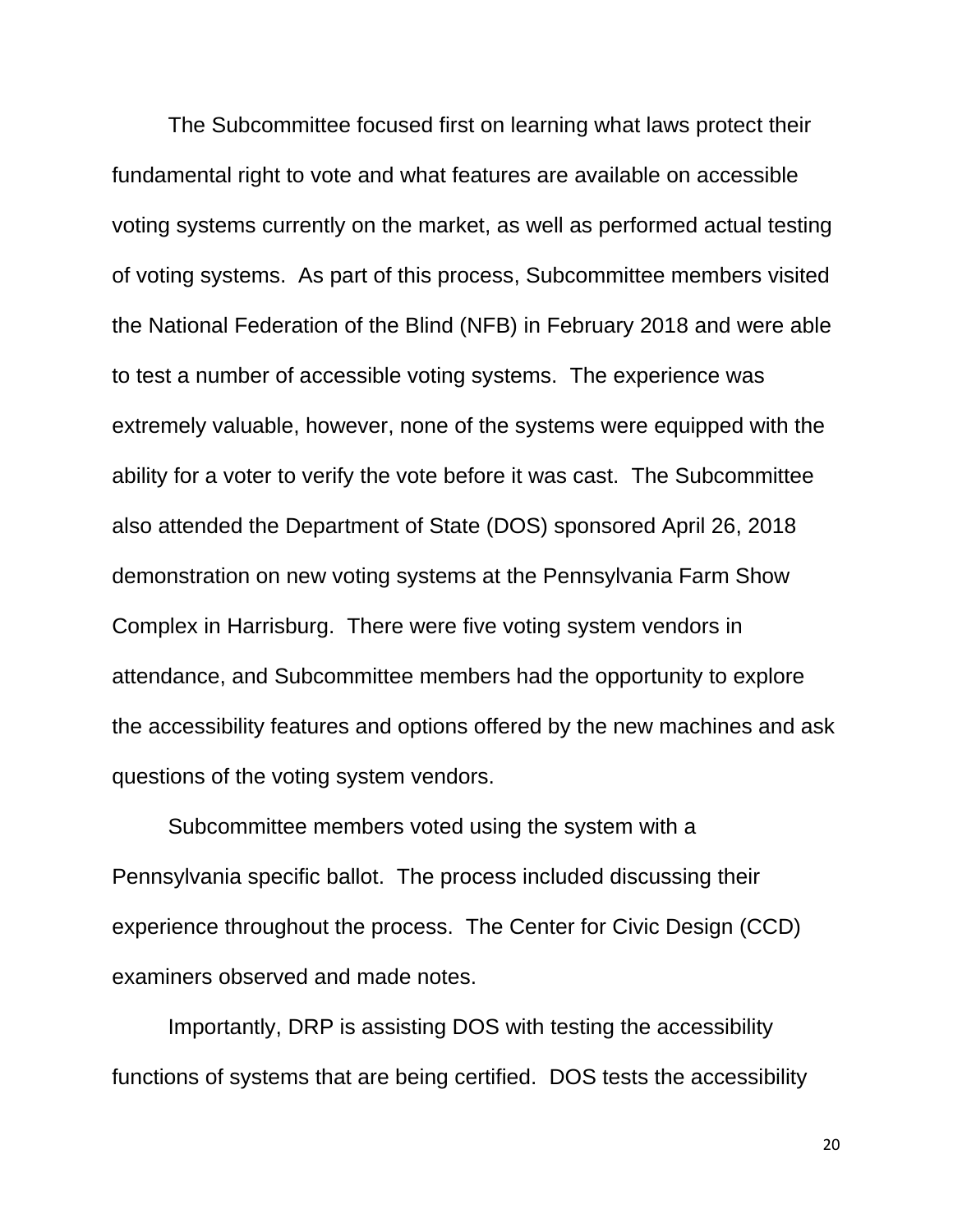of voting systems as part of the Pennsylvania state certification to ensure that the voting system is accessible. The test also allows DOS to gather insight on how systems can be effectively deployed in polling places to serve voters with disabilities better.

DOS is in the process of testing voting systems from five vendors. DRP did not participate in the accessibility testing for the system certified at the end of 2017 and the Subcommittee has, to date, tested two systems that are currently in the certification process. The two remaining systems to be certified are in the process of being scheduled.

Lastly, the Subcommittee met with a DOS official and shared their experience and recommendations. This report is the culmination of the Subcommittee's work and will be shared with DOS and all Pennsylvania counties.

#### **A. Visit to the National Federation of the Blind**

A description of each of the three machines tested and the observations of the Subcommittee members follows.

#### **Hart InterCivic Verity Touchwriter**

According to the manufacturer, the Verity TouchWriter is a stand-alone precinct level Ballot Marker Device that also includes an Audio Tactile Interface (ATI) that allows voters who cannot complete a paper ballot to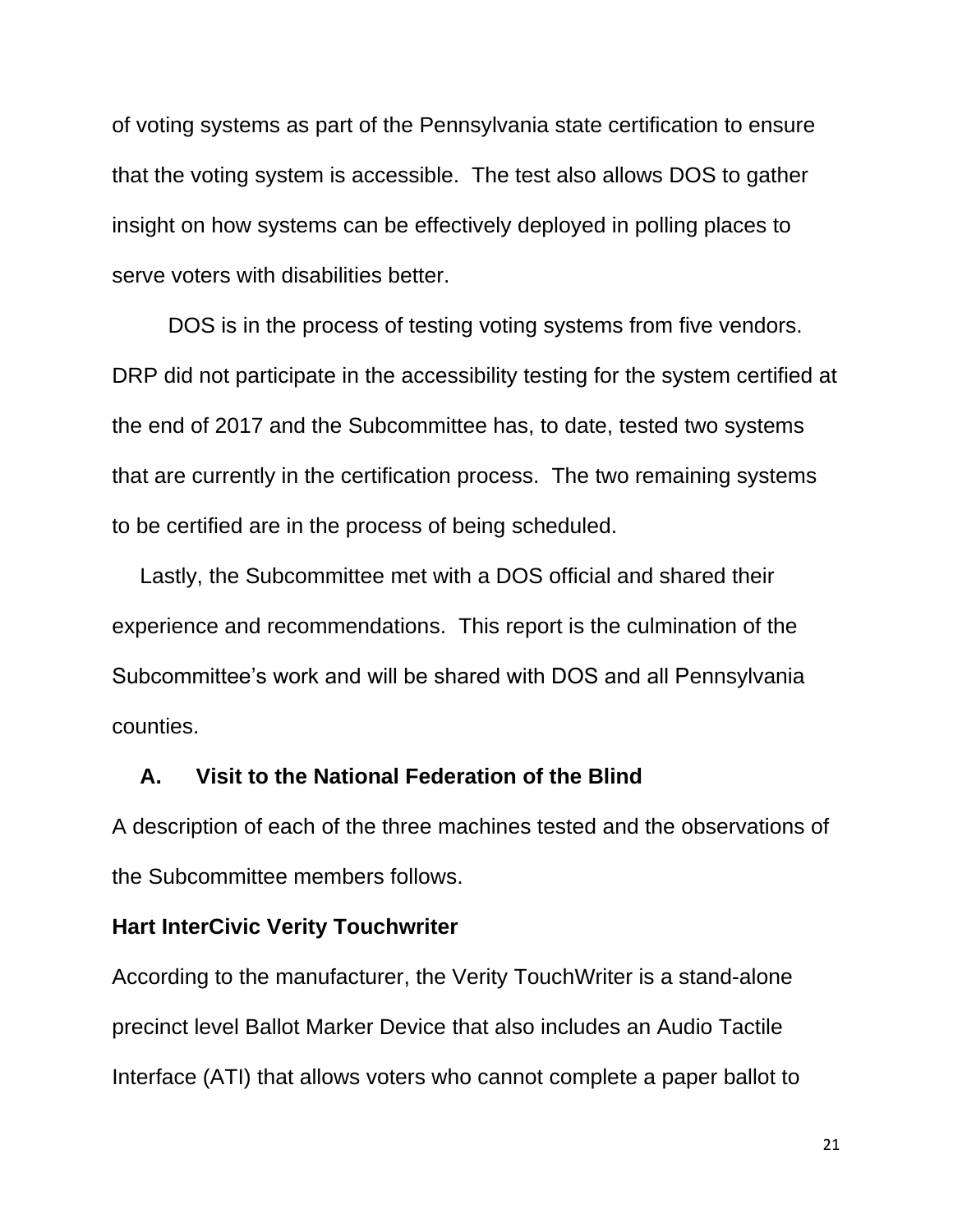generate a machine-readable and human-readable ballot based on vote selections made using the ATI. Once the voter has completed voting, their ballot is printed onto regular ballot paper and following the county's ballot processing procedures would be incorporated in the canvassing process.

- Overall, it is user friendly and very accessible.
- The buttons on the keypad are very tactile and easy to push.
- The keypad includes buttons to increase and decrease audio volume and tempo, so these actions can be performed quickly and easily.
- The audio instructions are content specific, and not front-end loaded.
- The ballot it prints out is smaller than the hand marked ballot, and that it only contains the selected candidates, so it is also different in content from the ballots that are hand marked.

## **Unisyn OVI**

According to the manufacturer, the Unisyn OpenElect Voting System (OVS) is a paper ballot voting system using touch screen and scan technology to scan and validate ballots, provide voter assisted ballots to accommodate voters with special needs, and tabulate results.

• The audio ballot seems to have been added to this machine as an afterthought.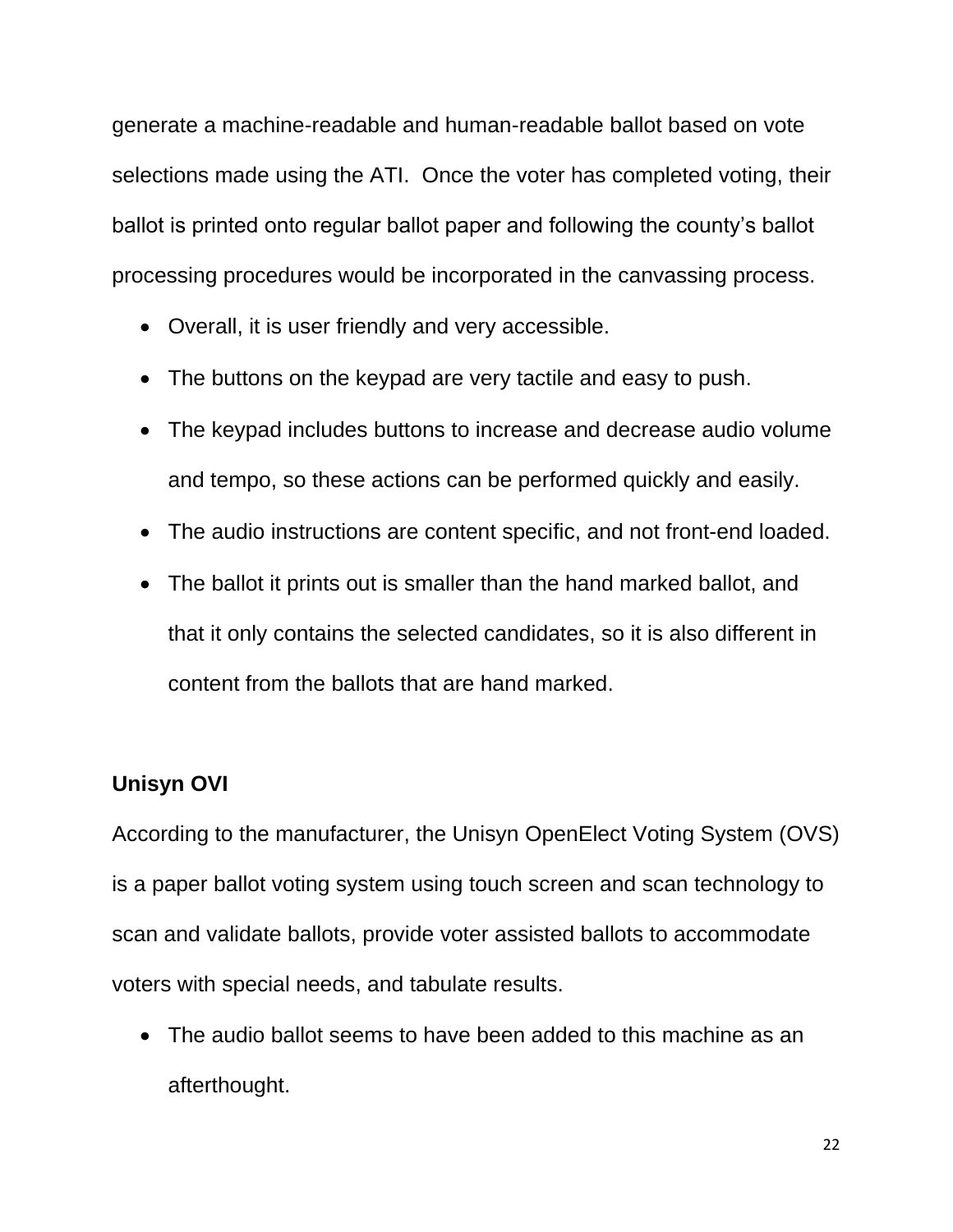- A voter who wants to use the audio ballot has to listen to all of the instructions on how to use the touchscreen before finally hearing the audio ballot instructions.
- Once the voter has accessed the ballot, instructions are not always provided when they are needed.
- The buttons on the keypad are not very tactile and the voter must exert a lot of pressure to activate them.
- The ballot printed out by this machine is smaller than the hand marked ballot and it only contains the voter's choices.

## **Dominion Image Cast Evolution (ICE).**

Dominion made a lot of changes to this machine since NFB purchased it; thus, no useful feedback was given.

## **B**. **DOS Voting Systems Demonstration**

The demonstration was quite informative and there were five vendors.

## **The Democracy Suite 5.5 Voting System**

According to the manufacturer, this system is a paper-based optical scan voting system consisting of the following major polling place components: the ImageCast X (ICX) Ballot Marking Device (BMD) and ImageCast Precinct (ICP) hybrid precinct optical scan paper counter.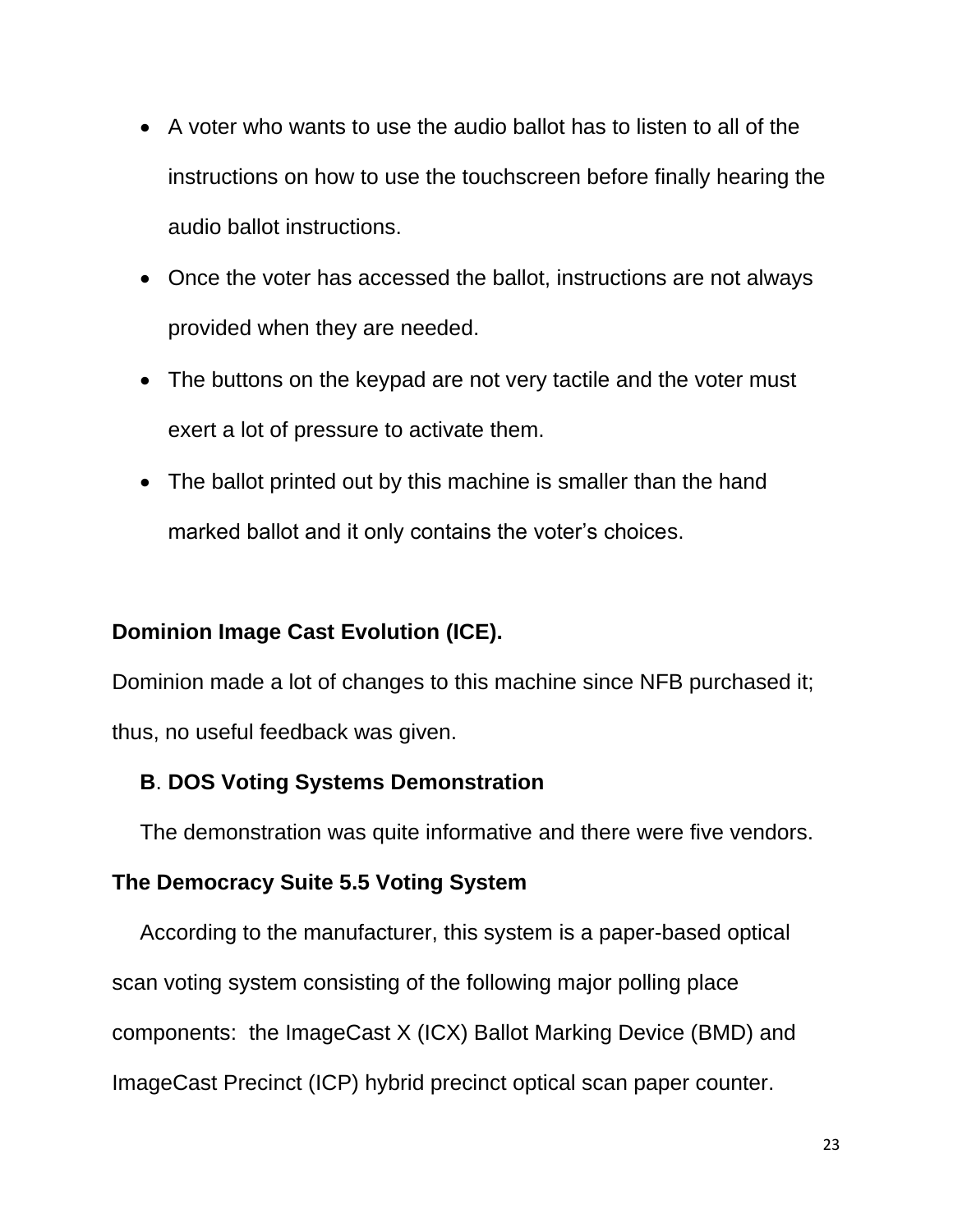Voters can mark a pre-printed paper ballot by hand or use Democracy Suite ImageCast X ballot marking platform which is an accessible solution that is used for creation of paper cast vote records. These ballots can be scanned, reviewed, cast, and tabulated at the polling location on an ImageCast Precinct device or can be retained to be counted at the central location by ImageCast central scanner.

- This system has a keypad to access the touch screen.
- There were braille markings to identify the keys. The keypad has movement keys to take a voter through the ballot and make selections.
- The keypad seemed to move back to the beginning of the instructions when the rate of speech was changed.
- In order to vote for a write-in candidate, the voter must individually select each letter. Members did not see instructions at first look for write-ins but were assured that instructions can be made more apparent. To cancel a write-in vote, one has to navigate to the end of the alphabet to cancel or take any other action.
- Once one was in voter review mode, the system could be changed back to ballot mode fairly easily and almost accidentally.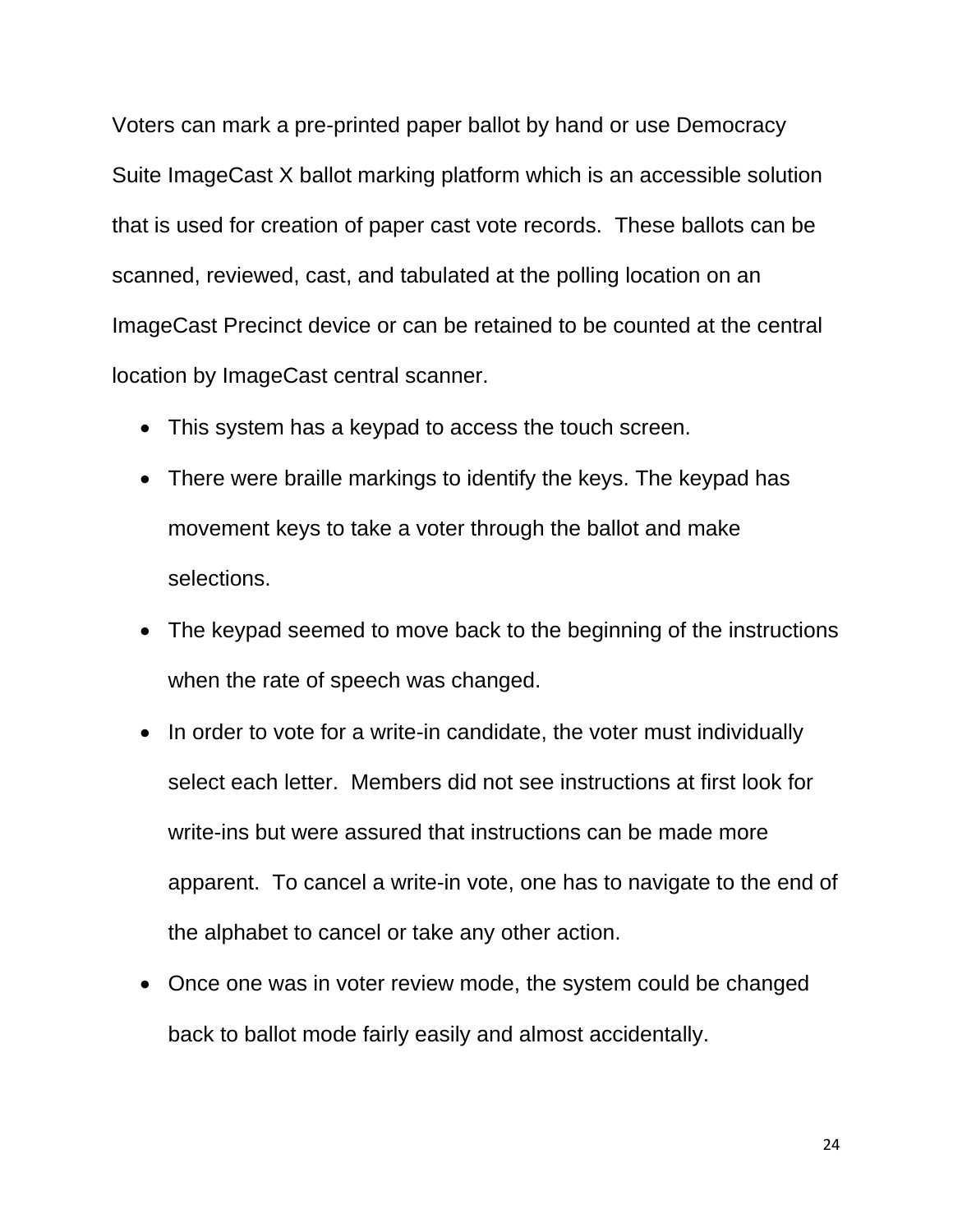- Once one got back into review mode, all contests have to be reviewed again because it does not take one back to where one has left off. The system should remind the voter if it has changed modes.
- The voice used for the demo was terrible. Subcommittee members were told that counties usually use the voices of real people or other speech voices when they do their ballots.
- The instructions at the end of marking the ballot didn't indicate where to look on the machine for the paper ballot once it had printed.
- In this configuration, one would have to take it to another machine to scan it if he or she wanted to review it before putting it in the casting or counting machine.
- The representative indicated that the scanner could be configured to read the ballot before casting and give audio feedback.

## **Unisyn OpenElect 2.0A**

According to the manufacturer, Unisyn OpenElect 2.0A is a paper-based voting system that consists of two accessible ballot marking devices - Freedom Vote Tablet (FVT) and OpenElect Voting Interface (OVI), and a polling place optical scanner OpenElect Voting Optical (OVO). The typical voting experience involves the voter marking their ballot by hand or using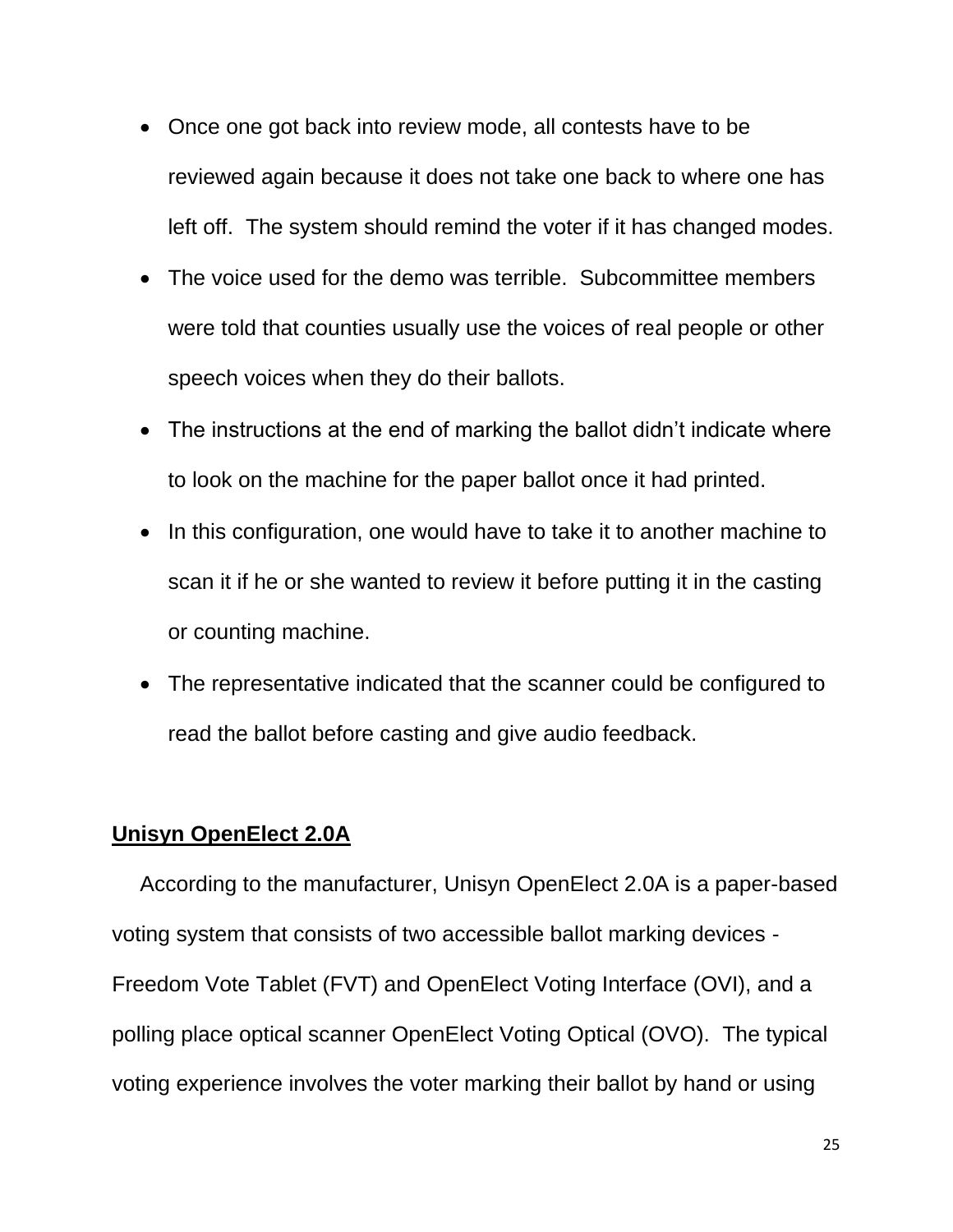either the FVT or the OVI, printing their ballot on one of those machines, and then scanning their printed ballot on the OVO to cast the ballot. The system allows a configuration to retain the marked ballots to be scanned later at the central office using the central scanner component OpenElect® Voting Central Scan (OVCS).

- This system uses taps and swipes like an Android, though it does have a keypad if that is what is chosen by a county.
- Members didn't use the keypad; instead they just swiped on the actual touch screen.
- They also did not examine the keypad, so they were unable to see how it was marked.
- Voting was done with the screen reader function of the Android system itself.
- A voter must swipe to move and double tap to select a candidate.
- To adjust the volume, only one finger is needed.
- If voting for a write-in candidate, one has to cycle through items and select what one wants.
- It did not appear to have a touch keyboard, but then one became visible when one selected write-in.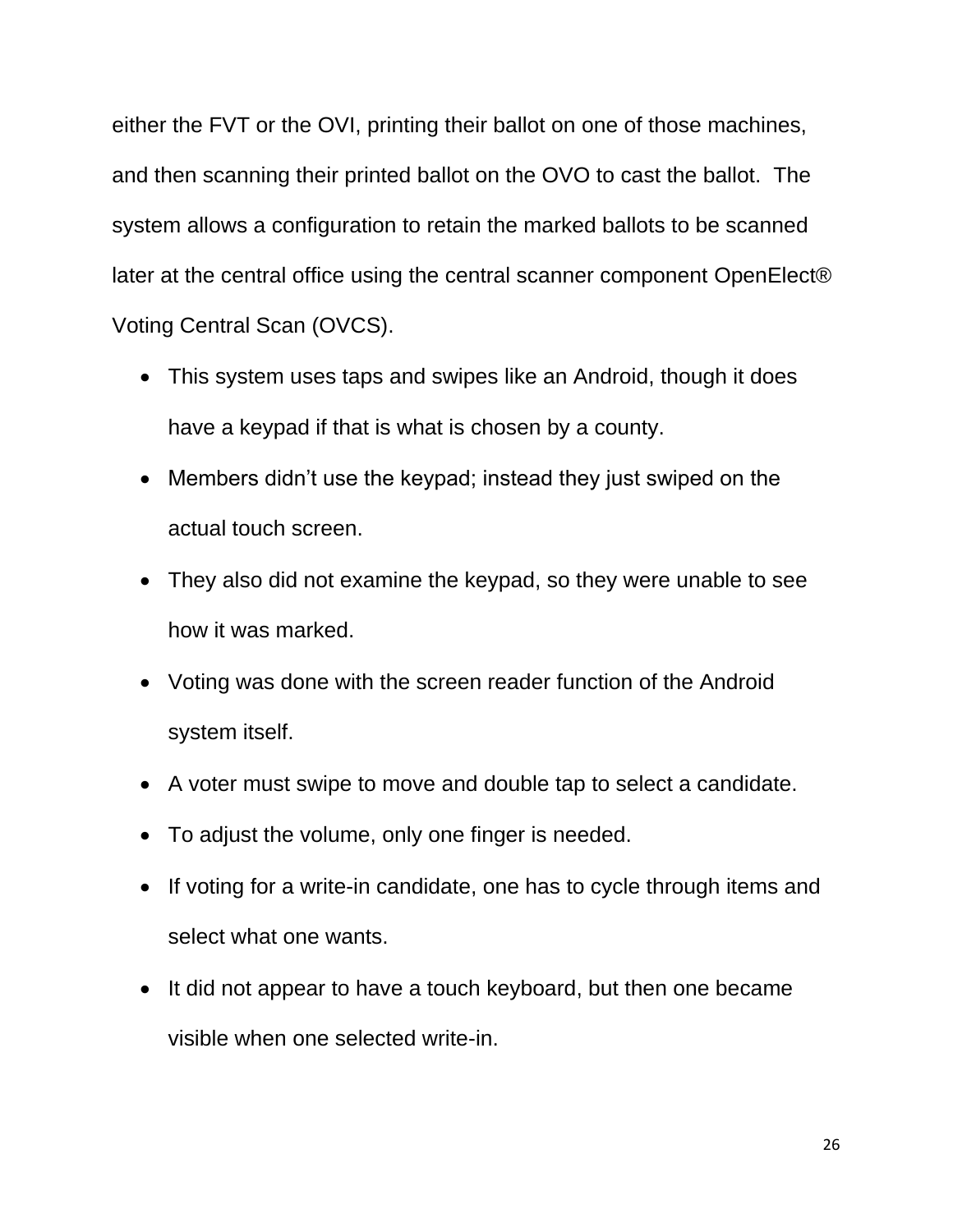- A voter could not spell a name if he did not understand what the machine said, unless they do sound files for all letters.
- The spelling issue may not be important if a different voice is used or if pronunciation is checked before the ballot goes live, but it is unclear how would one be sure if there were both a Schmitt and a Schmidt running for office. This may actually be a problem with all of the audio voting machines.
- A voter can turn the screen off and on for privacy.
- Settings can increase and decrease volume and speed
- Although Android Gestures would have to be learned, one could easily mark this ballot
- One could use the review mode to check what was marked.
- The paper ballot cannot be verified once it prints; thus, this system is missing a key component for an accessible machine.

#### **HART VERITY INTERCIVIC**

According to the manufacturer, the Hart system includes Verity Touch Writer and Verity Scan that can be installed in polling places. Voters can either hand mark paper ballots or use the Verity Touch Writer to mark ballots. The ballots can then be scanned on Verity Scan at the polling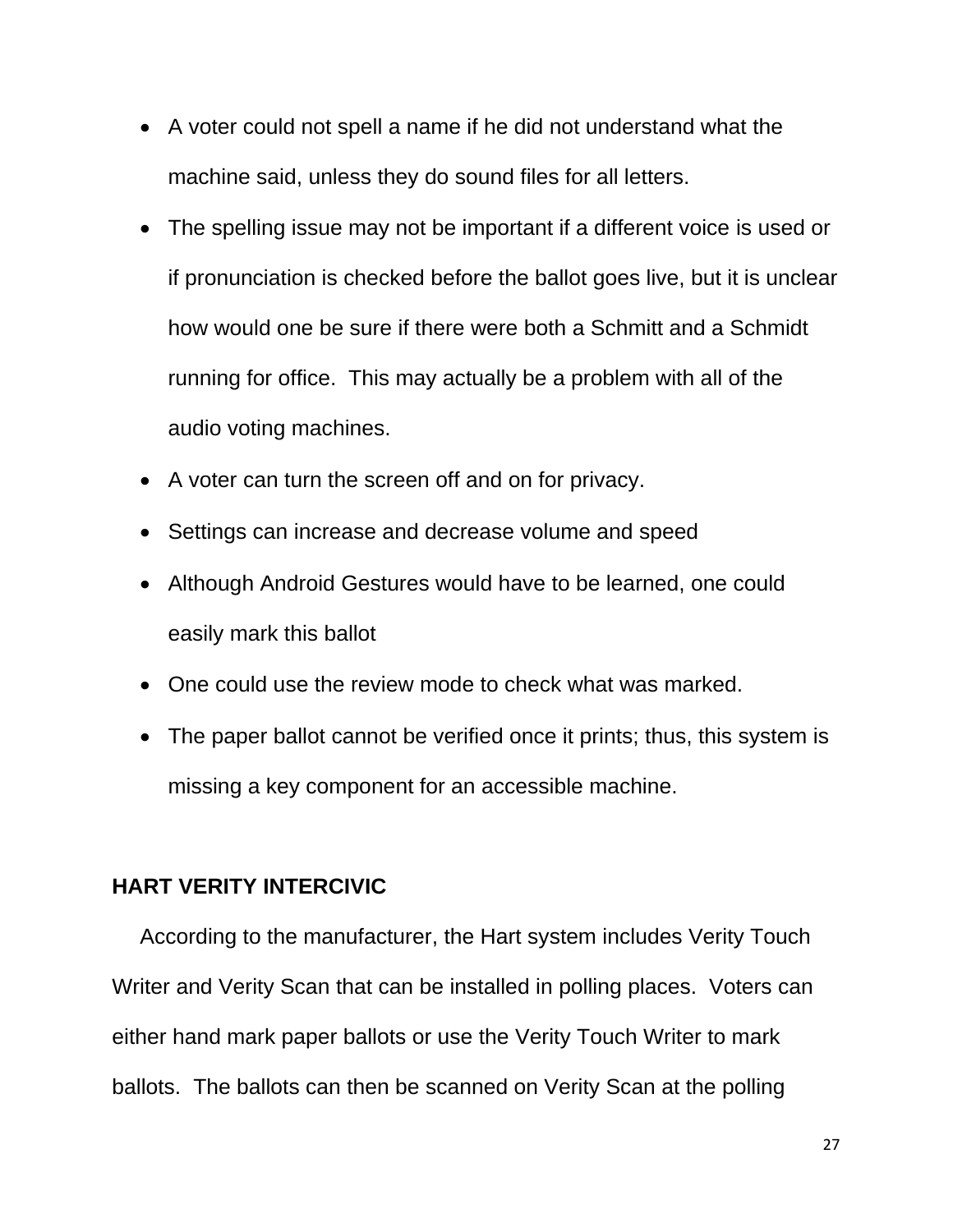place or can be retained to be scanned at the central office using the Verity Central scanning component.

- The controller is a box with a wheel that lets one cycle through choices and use a select button.
- There is a Help button that allows the voter to listen to the instructions at any time. An Election Official must enter an access code that tells the system what kind of ballot the voter is using.
- One can change the volume and speed of the audio with the wheel and the select button, which are both found under audio on the menu.
- The voice levels varied because the recordings were not quite uniform, but equalization could take care of that, and this is offered by the company as part of their package. For the demo, this machine used recorded human voices.
- This machine went easily from review mode back into ballot mode.
- Once the ballot is printed, it can be taken to the scanner to be counted, but at the time of the demonstration, the company did not have the piece of equipment needed to be able to put the printed ballot through to verify audibly before putting it into the scanner.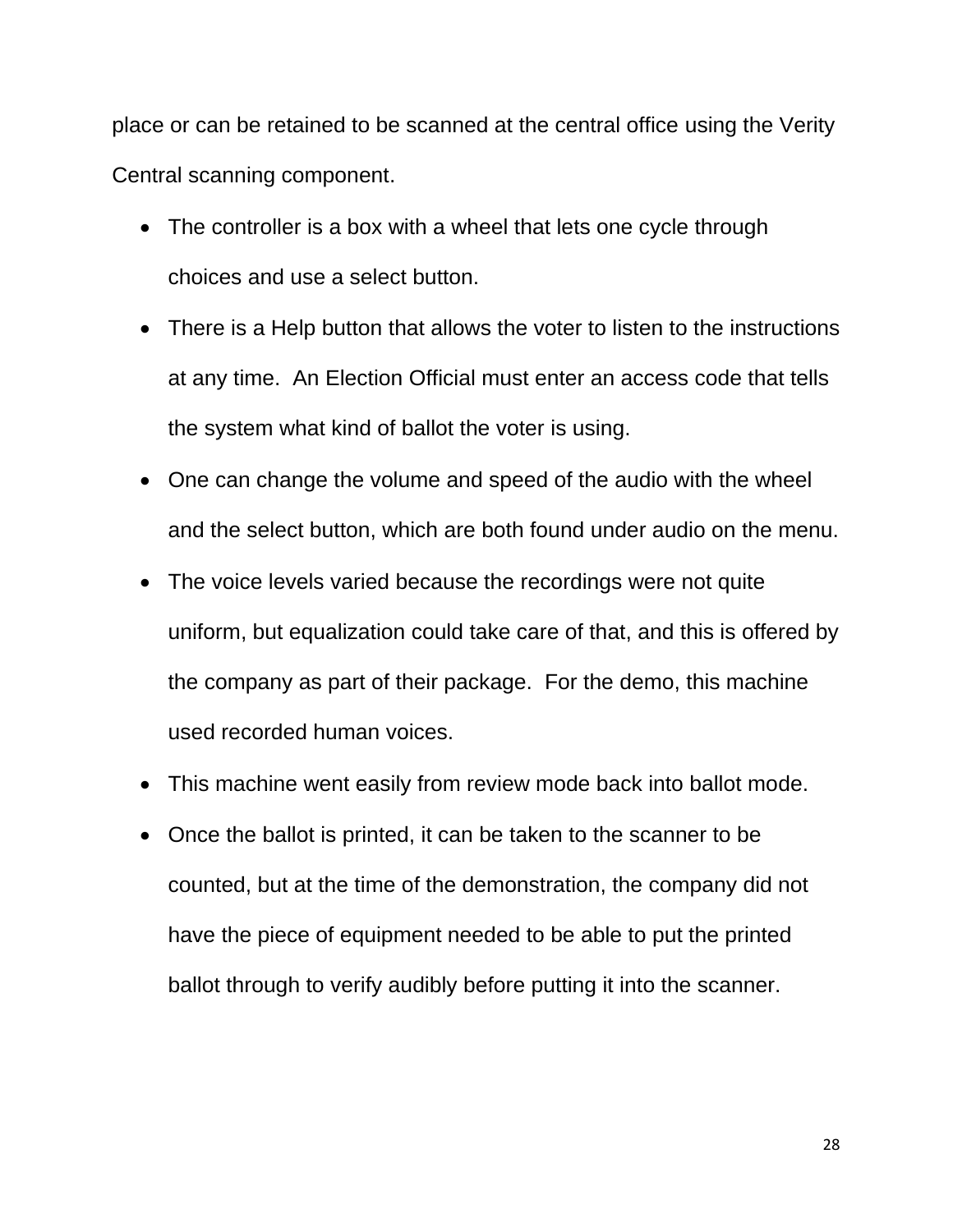- A secrecy sleeve will allow one to put the ballot into it and take it to the scanner where the scanner will suck the ballot out of the sleeve from the open end.
- This machine allows one to easily mark the ballot and review it in review mode.
- Subcommittee members were not able to verify the ballot after printing but before casting. The vendor did indicate that this feature is possible.
- There was no audio feedback after casting the ballot although a sighted tester saw a waving American flag and may have also seen a "thank you for voting" message.

## **CLEAR BALLOT**

According to the manufacturer, ClearBallot ClearVote 1.4.5 consists of the following polling place components – ClearAccess, an in-person accessible voting solution that allows marking ballots and ClearCast precinct-scan, precinct scanner. On Election Day, voters mark a preprinted paper ballot by hand or using ClearAccess accessible device. Voters then print their ballot and scan their printed ballot on precinct-scan voting solution, ClearCast. The system also allows retaining the marked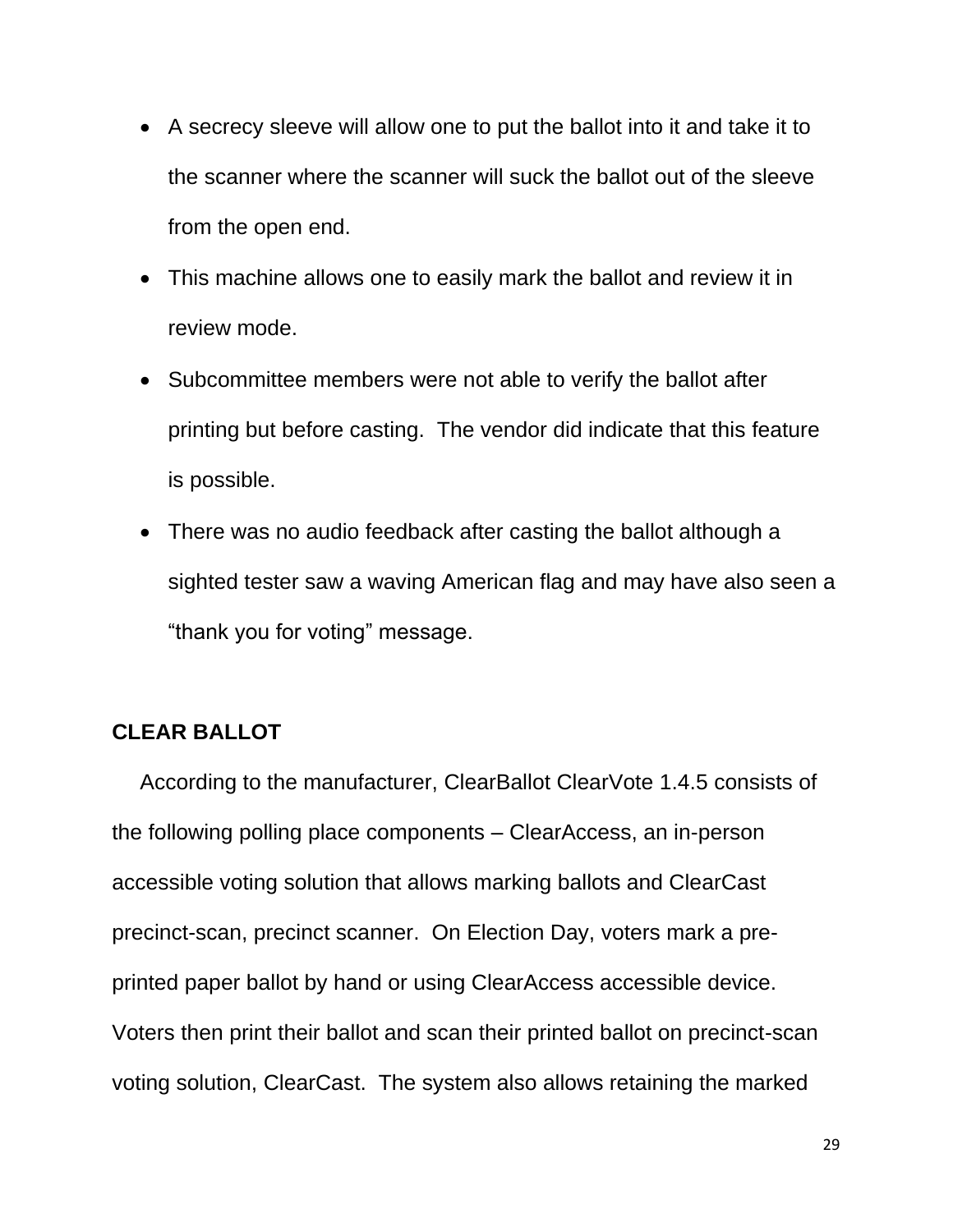ballots to be scanned later at the central location using the central scanning component ClearCount.

- The presenter did not really know the equipment, so she was not helpful with explaining its functionality.
- While attempting to use the equipment, it was discovered that one could control audio speed.
- Apparently, this machine had a "next" button to move from one contest to another.
- It had a voter review mode but members couldn't discern whether one could verify the ballot before casting.
- The vendor seemed to think that it would be possible to have the counting device read the printed ballot before counting, but her credibility is questionable as she did not seem to really know the product.
- The members were able to mark this ballot.

## **ES&S EVS6000 with EXPRESSVOTE**

According to the manufacturer, ES&S EVS 6000 is a voting system that consists of two accessible polling place vote capture devices - ExpressVote XL™ and ExpressVote® 2.1 and a polling place optical scanner,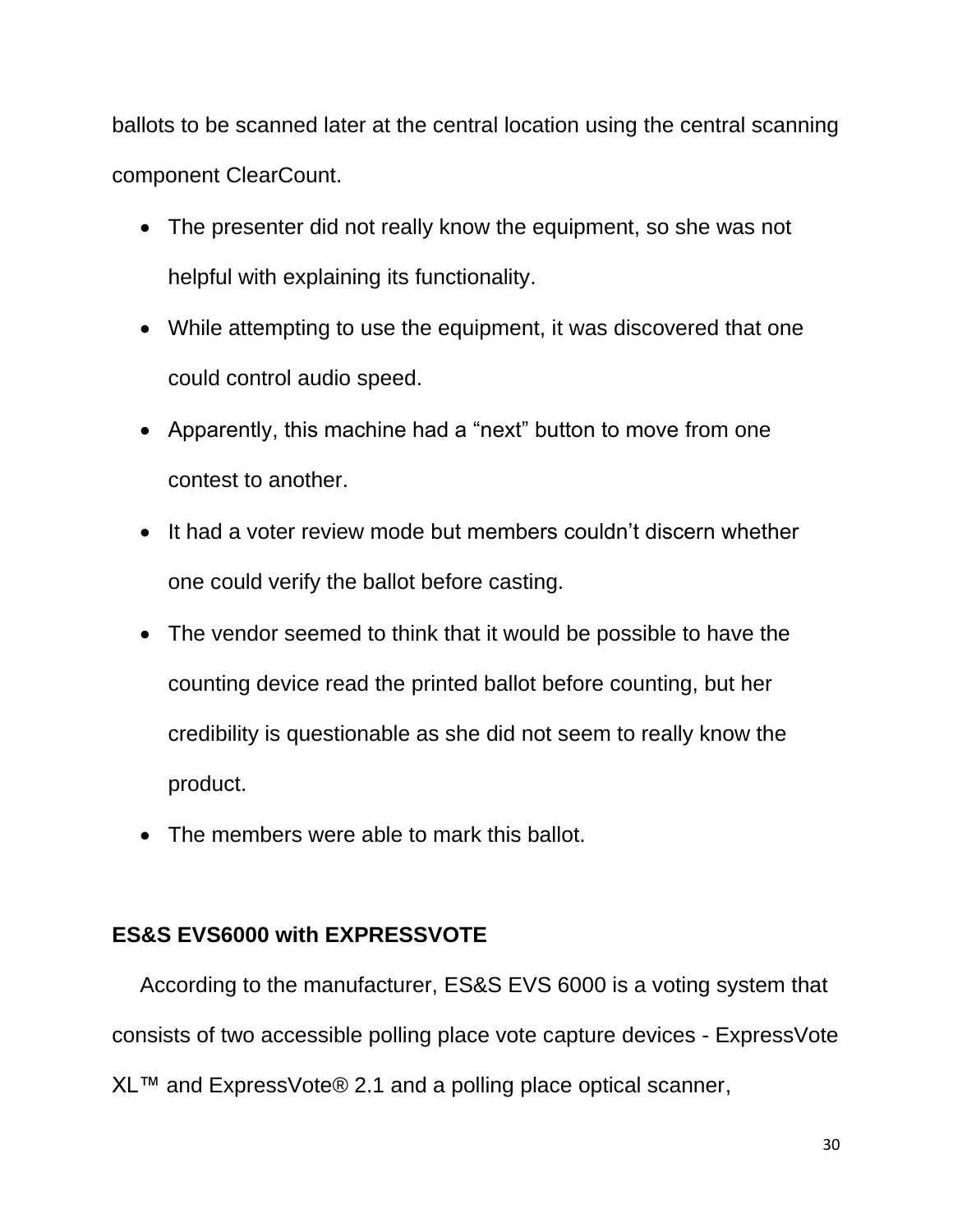DS200. The typical voting experience involves the voter marking their ballot by hand or by using either the ExpressVote XL™ or ExpressVote® 2.1 followed by either casting their ballot to the secure bin attached to the device or printing their ballot, and then scanning their printed ballot on DS200 optical scanner. Jurisdictions can opt to retain the scanned ballots to be scanned later using central count scanning components DS450 or DS850.

- All voters using the machine start with an activator card.
- Members suggest that a headphone icon be placed at the spot where one plugs in the headphone jack.
- The controller is marked in braille.
- The machines are similar to ivotronic in functionality.
- One can reinsert the ballot into the Expressvote machine to have it read the printed choices before being inserted into the scanner device. Members felt the ballot could be marked easily and it appears that one could verify it by feeding it back through the machine.
- These machines use a bar code to verify the ballot.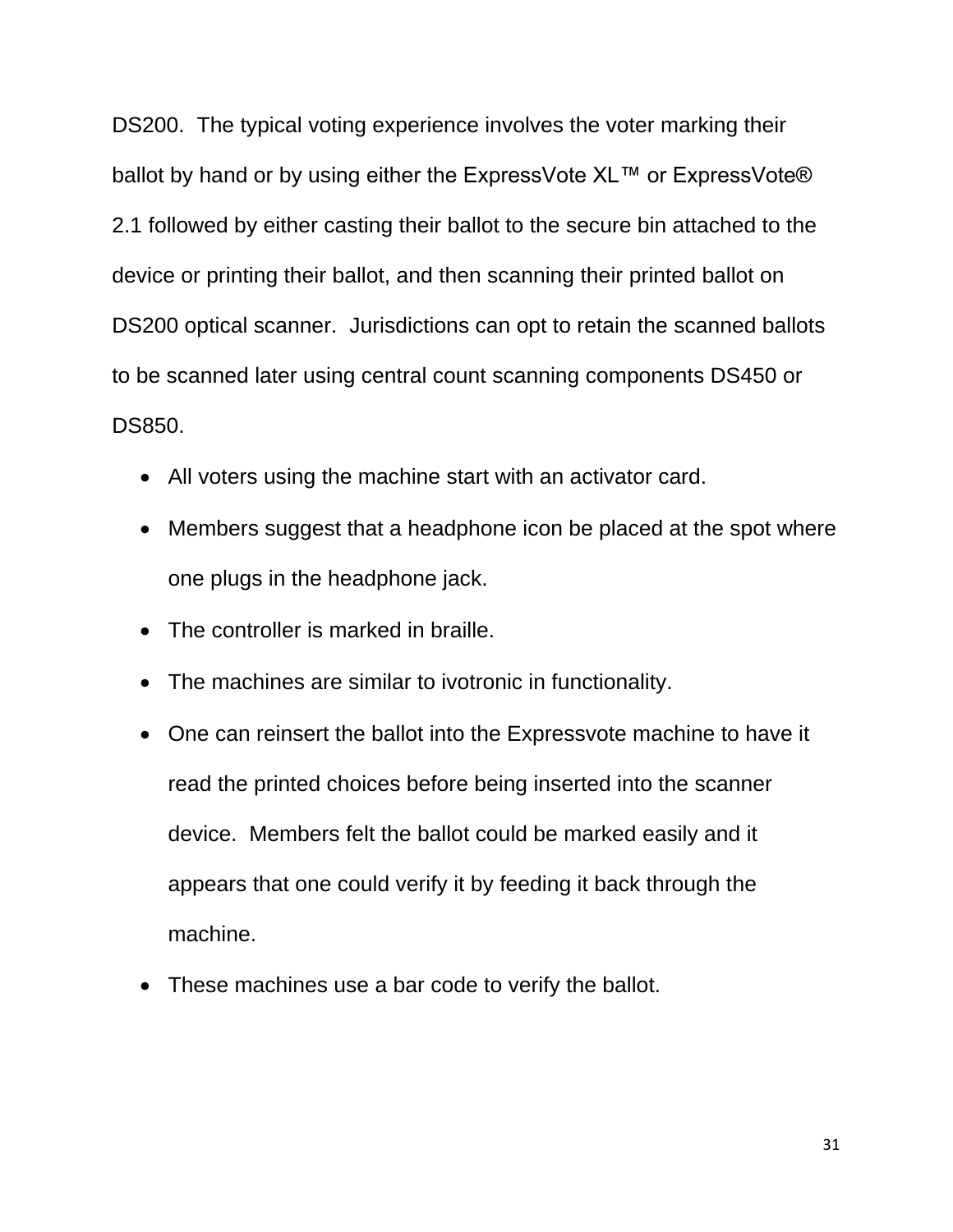## **C. DOS Voting Systems Certification Accessibility Testing**

The systems that will undergo examination are: **Unisyn OpenElect Voting System 1.3.0.2, ES&S, Unisyn OpenElect 2.0A, Dominion Democracy Suite, Clear Ballot Clear Vote,** and **Hart Verity.**

**ES&S -** Examination was in June 2018.

- Although there had been two versions of the Expressvote machine at the April demonstration, Subcommittee members looked at only one during the usability testing, the unit with a larger keypad.
- Keypad was more complicated and had dedicated buttons instead of menu choices like the smaller keypad or controller.
- The machine read back votes for verification from the bar codes.
- One member could not get the ballot to read consistently using Seeing AI (a free app that narrates, designed for persons that are blind and low-vision), but another member had better luck.
- The iPhone solution for reading the ballot would not work in some polling places because they are in buildings that have limited cell phone signals at least for GMS systems like T-Mobile and AT&T. CDMA that Verizon uses can get through thicker walls at present.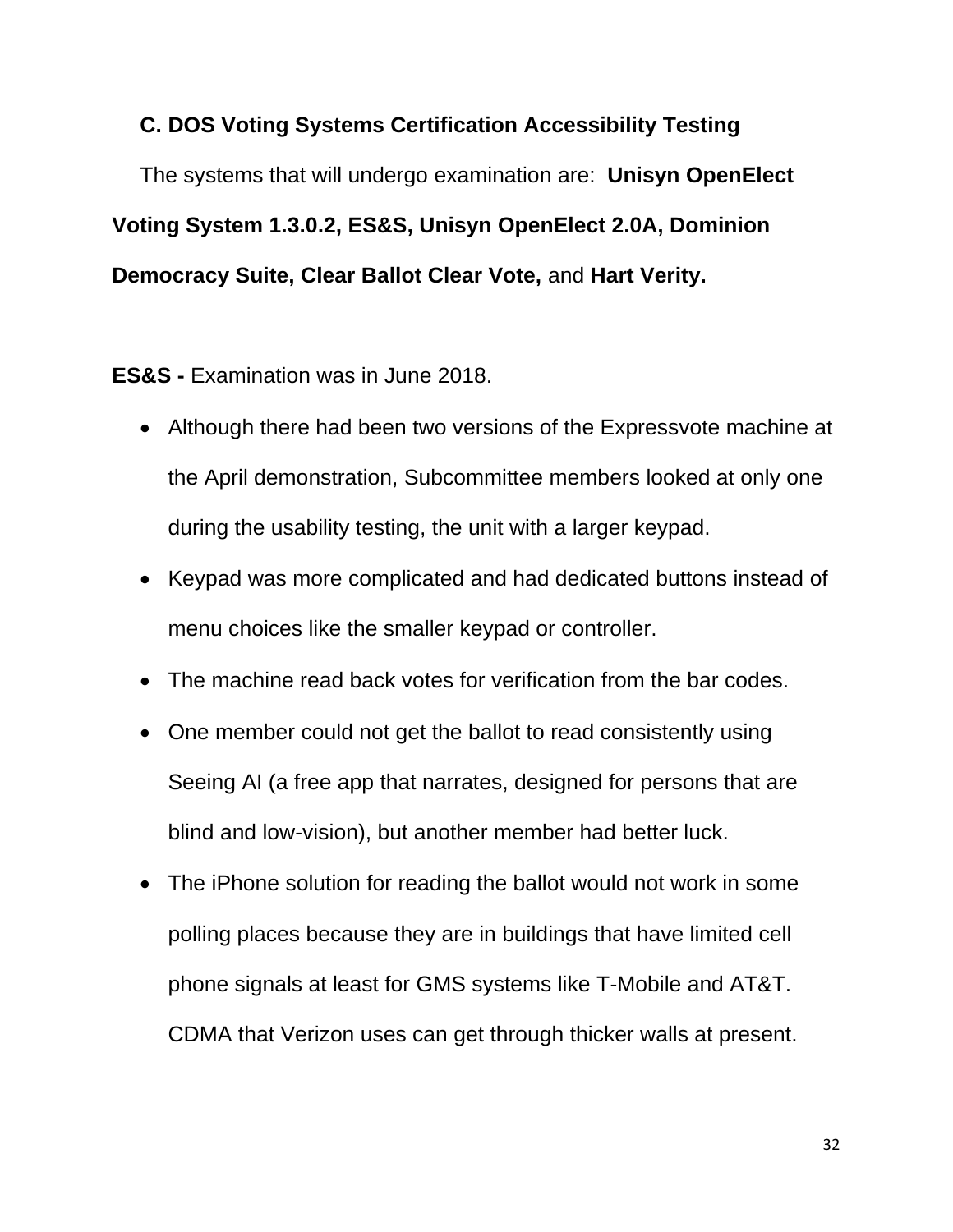- Members who have absolutely no vision cannot judge where on the printed ballot the writing is for more accurate focus of the camera.
- The ballot on this machine was read and verified after printing using the barcodes.
- If Subcommittee members chose a straight party ballot, there was no explanation that the system would let the voter go through the ballot and take their straight party choices and change them to the other party.
- Members felt that they could not tell after they had chosen a straight party ticket, that they had already done so.
- Some members thought there were issues with the ballot questions being read through completely.
- This system allows one to mark the ballot and verify it both at the end of the process before printing and after printing.
- After printing the ballot can be reinserted in the marking device for verification purposes.
- Verification is with bar codes.
- One can cast the ballot at the counting machine.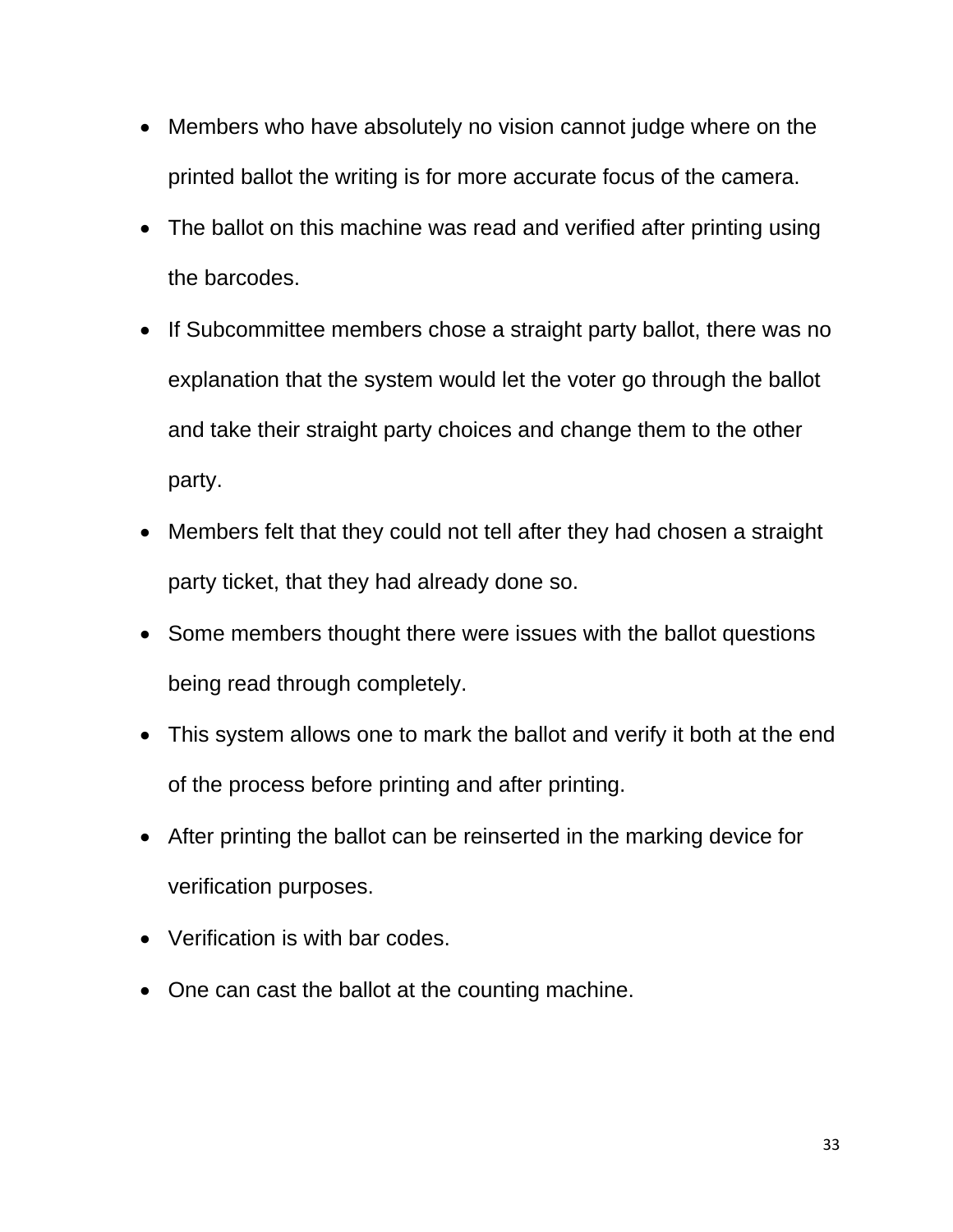## **Unisyn OpenElect 2.0A**

This system was certification tested by DOS in August 2018. Only one Subcommittee member was able to test this system as of this writing.

- There was an activation stub which had to be slid under a part of the voting machine to start the voting process.
- That item had no marking on the machine that was tactile to be able to know how to line it up to have it so that its barcode scanned properly.
- It did beep once it had scanned.
- It was pointed out by CCD examiner that the voting official could be the one to take that action.
- The headphone jack has no marking to let one know that it is a headphone jack. This is not referring to braille but just the little symbol that means headphones.
- This machine can leave the screen on when using it in audio mode.
- The tester had a speaker turned on instead of headphones so that the CCD examiners could hear the maneuvering through the ballot. First, a language had to be selected.
- The member voted straight Republican at the beginning then went to the particular races. When the member wanted to change from the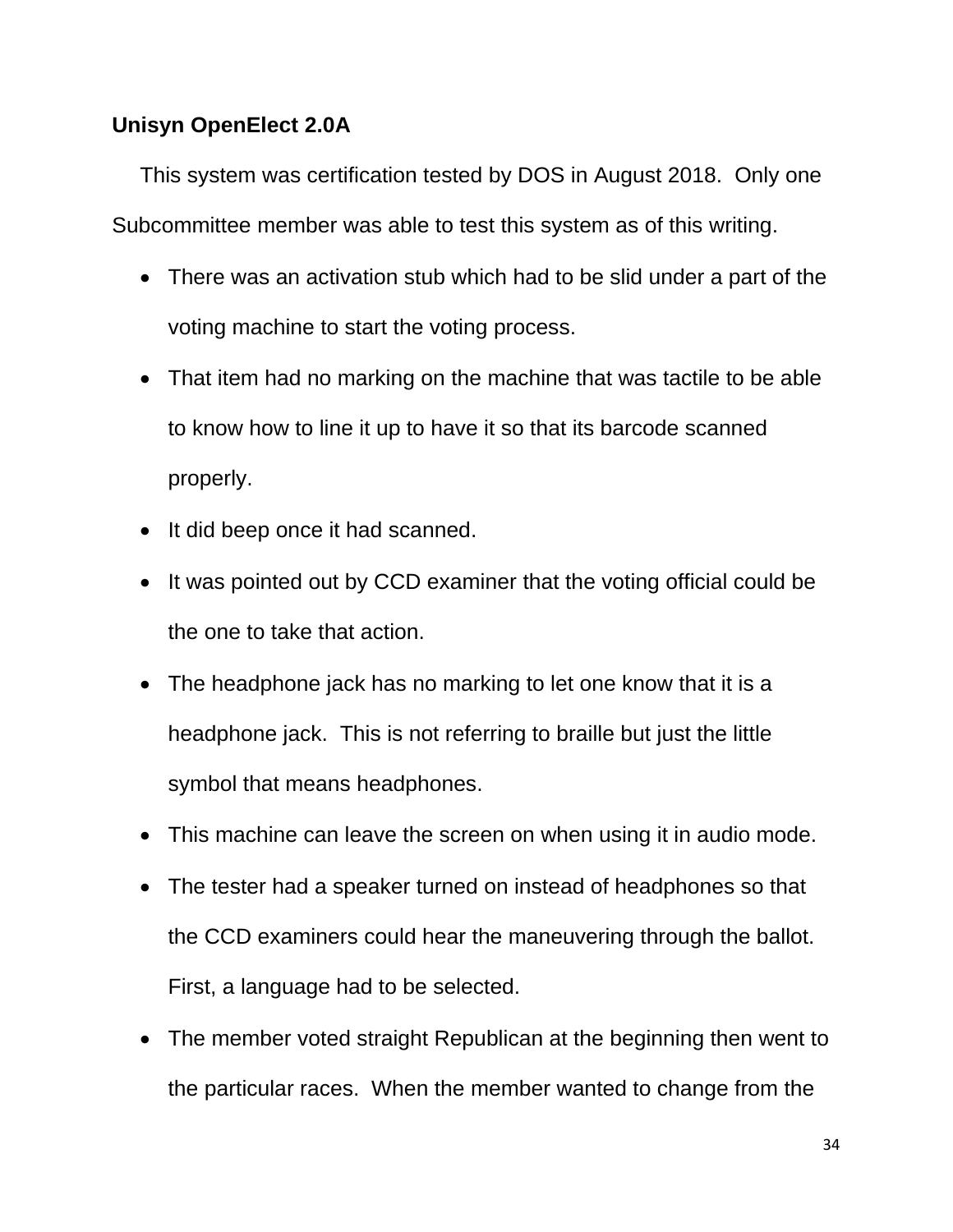straight Republican marking in a particular race, the machine dumped everything else for that race.

- It seemed more reasonable that to avoid overvoting when member attempted to vote for someone, the machine would have prompted the voter to cancel someone already on the list for that race. For example, when a local school board election that says vote for 6 and one looks down the list and realizes that a neighbor is one of the people not yet voted for, marking that individual appears to remove all other choices in the race that were chosen at the top of the ballot when the straight party choice was made. It seemed that when one overvotes in any race, it wipes out all choices but the one that caused the overvote.
- Voter could not proceed to the next race until all names in the current race had been read. That included the number of write in candidates available in the race.
- The member went through the ballot and changed several races, and also did a write-in. The member could not figure out how to get the write-in to register and used the help key which indicated that there was an enter button in the list of letters and actions on the screen.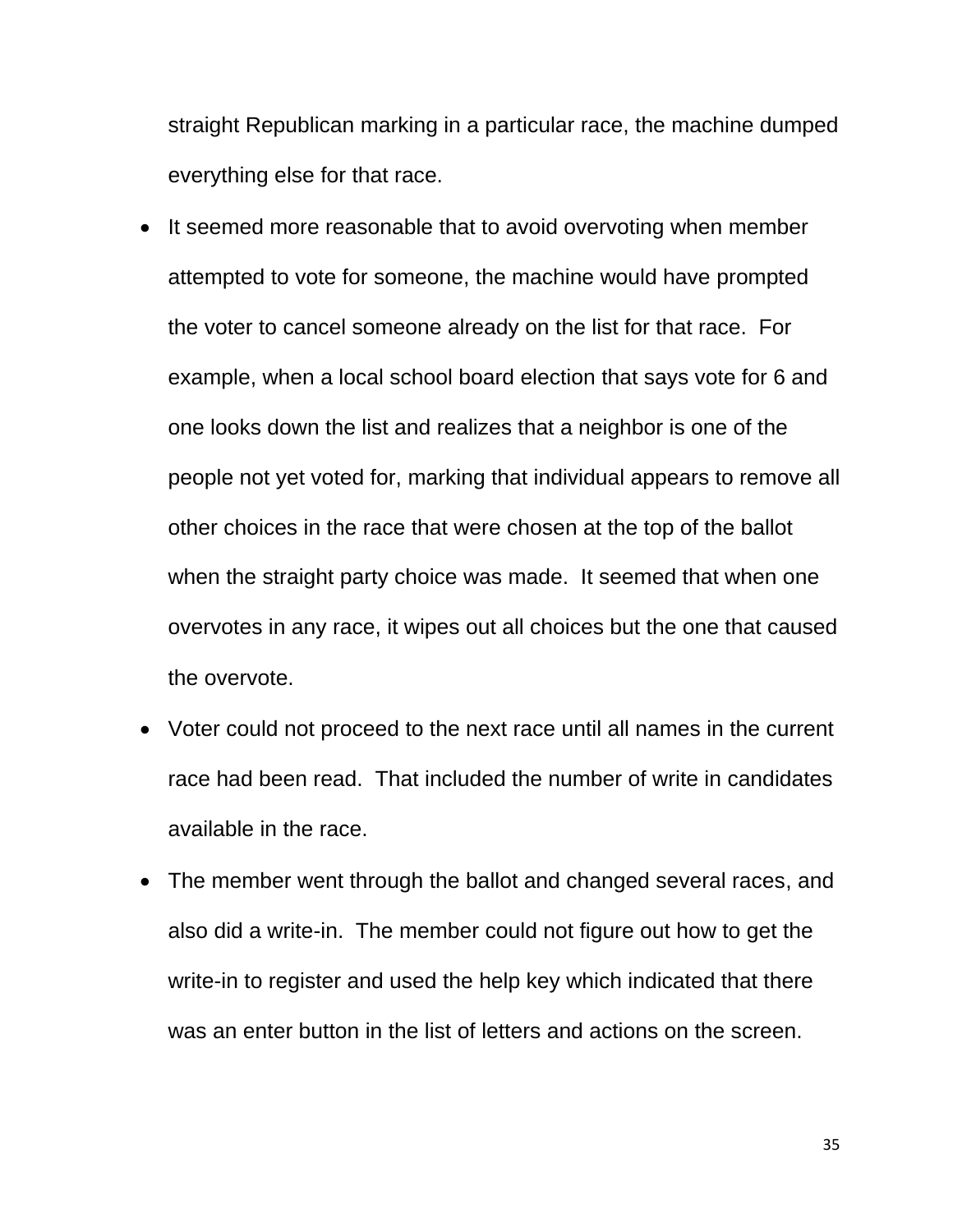- One odd thing noted was that when in review mode, it still showed a straight Republican choice with maximum choices for that contest although some candidates had been changed to other parties.
- In the "review ballot mode" when a change was made the instruction said it was at the end of the ballot and not at the end of the race, however, it was at the end of the race.
- The select button was then used to lock in the change and that took the voter to the next race.
- Upon finishing in review mode, the print ballot option is given. This machine thanks the voter for voting and prints the ballot.
- The equipment did not instruct on where to look for the ballot that came out of the machine.
- A privacy sleeve was given in order to bring it to casting machine. The ballot hung out a little from one end of the sleeve.
- The casting machine had no markings to show where to put the ballot.
- There was no indication that the ballot had been successfully fed into the machine for counting.
- The ballot was retrieved after casting so that the voter could experiment with a Smart Phone app to verify the ballot.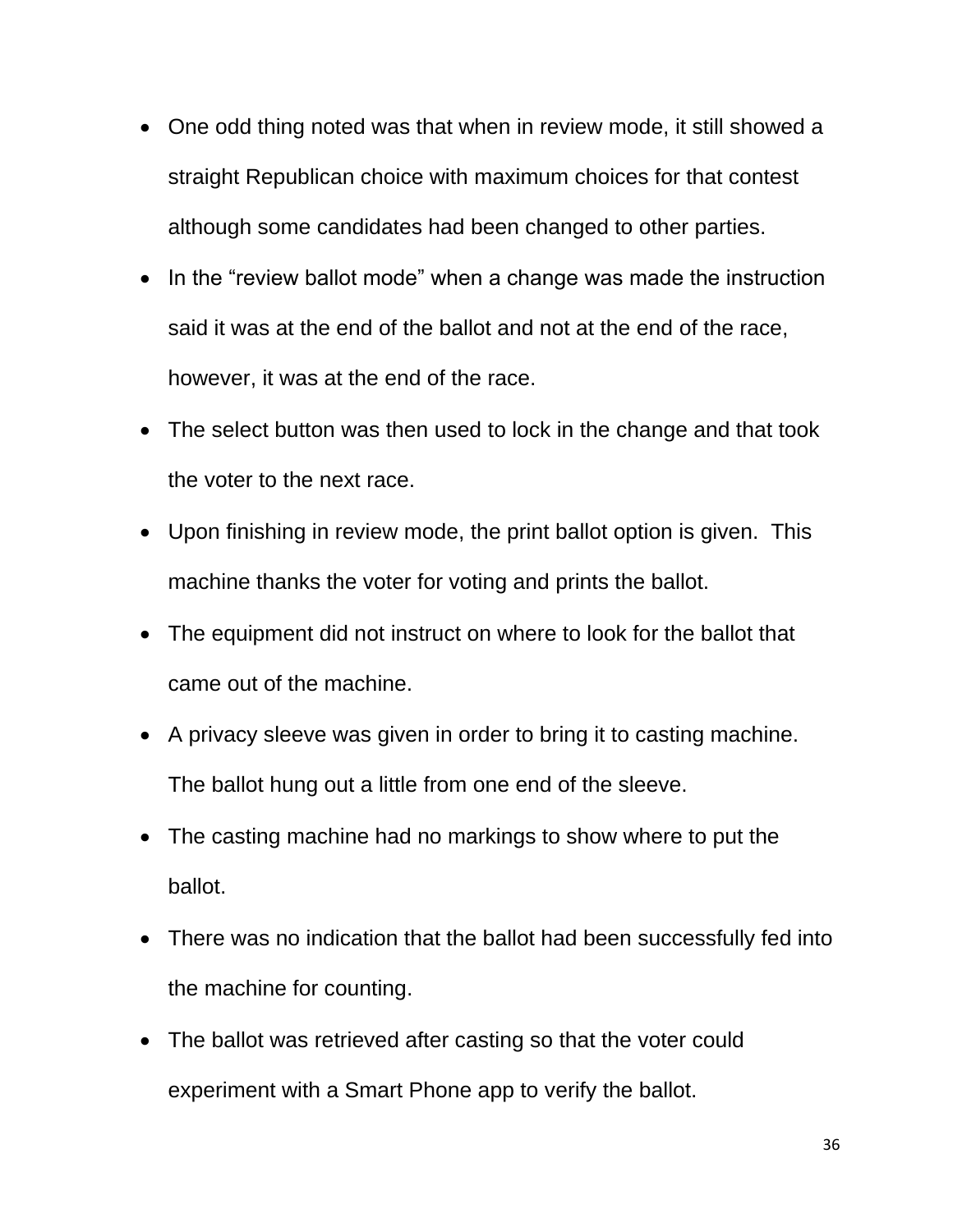- The voter tried to read the ballot. The voter couldn't tell where she was on the ballot using Seeing AI but it could read parts of the ballot.
- Because of the shape of the ballot the member could not easily use the document reader, only the short text reader which reads what is under the camera lens.
- There were both names and numbers associated with those names, and the member did not know what the numbers meant.
- Because the member could not tell where she was on the ballot with her camera lens, things could be read out of order as she moved the camera around to try to cover everything on the ballot. If there were a difference in texture for the areas that had print on them, perhaps voters could better zero in on the part of the ballot to focus on with the camera.
- This ballot gave better results than the ES&S ballot that that was read with the same screen reading software on the IPhone in June.
- This ballot was easy to mark.
- It could be reviewed before printing.
- This voting system does not provide a way to review the ballot after printing, and there was no feedback when ballot was placed in the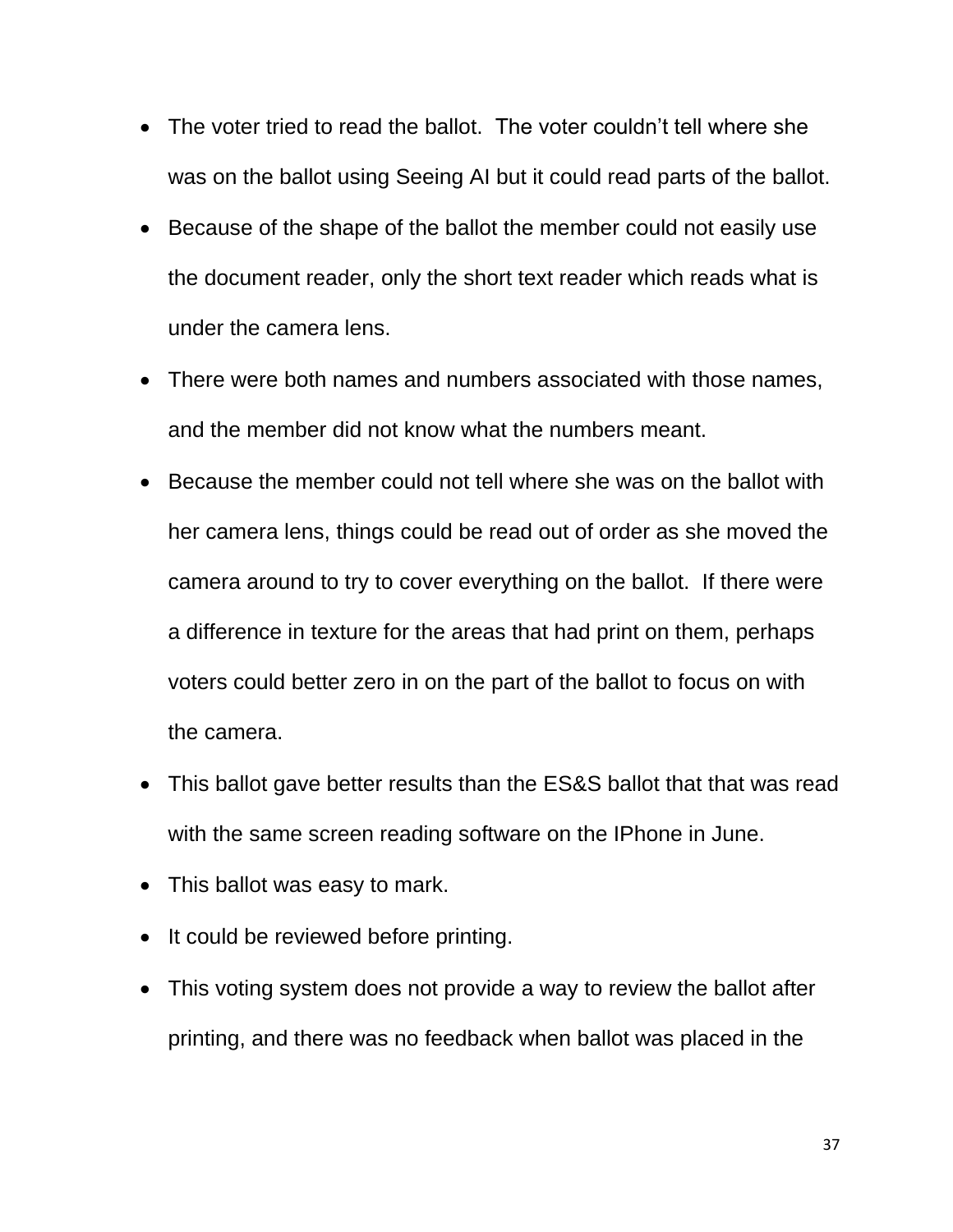casting or counting machine to know that nothing went wrong in reading the cast ballot.

• The voice on the Unisyn 2.0A that was tested for certification pronounced a candidate's name which was Tonya something. The pauses that occurred during the reading of the name made it sound like Tom something else.

#### **VI. RECOMMENDATIONS**

The process to select new, accessible voting technology is critical and decisions must be made with the involvement of the disability community.

Based on the Subcommittee's work regarding appropriate, accessible, and usable voting technology, the Subcommittee recommends:

The use of separate voting systems for voters with disabilities amounts to unequal treatment under the law. Voters should use the AVS at each polling site regardless of disability, rather than limiting the use of the AVS to just voters with disabilities. This will ensure that the AVS are set up correctly and poll workers are accustomed to the AVS throughout election day.

AVS must have a full range of accessible features to allow individual to mark/generate the official ballot digitally, on paper, or both. The access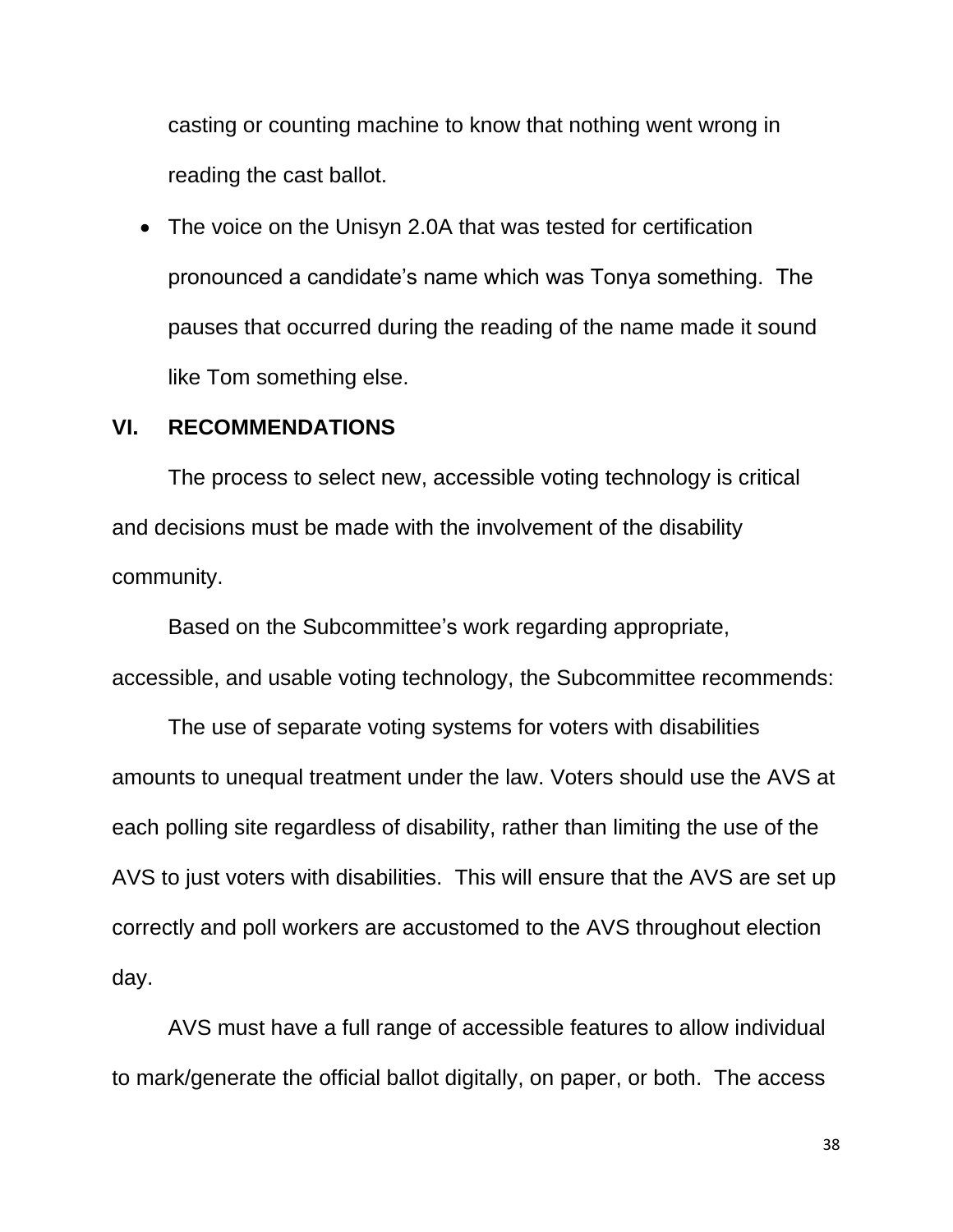features must conform to the accessibility standards of the Pennsylvania Standards, VVSG 1. and optimally would conform in the future to the current VVSG 2.0 accessibility standards, as they are adopted.

AVS must have mechanisms that convert the print content of a marked paper ballot into multiple accessible forms (audio, large visual display) that enable a voter with a disability to use the same format to verify and cast the paper ballot as they used to mark that ballot. When applicable, verifying ballot content though a bar code or other machinereadable code that provides audio verification to the user is acceptable.

AVS must have mechanisms that move or handle the paper ballot automatically or in a way that does not require a voter with a disability to handle the paper ballot, place it under a scanner, or manipulate the ballot to verify or cast it.

AVS must have audio with voice quality that is at a frequency that people with limited hearing can hear. Further, the voice quality, whether synthesized or real, must be such that words are recognizable and content can be understood.

AVS should have several speeds for voices on the audio.

An AVS help screen should be available from wherever one is in the voting process and should answer questions related to that screen.